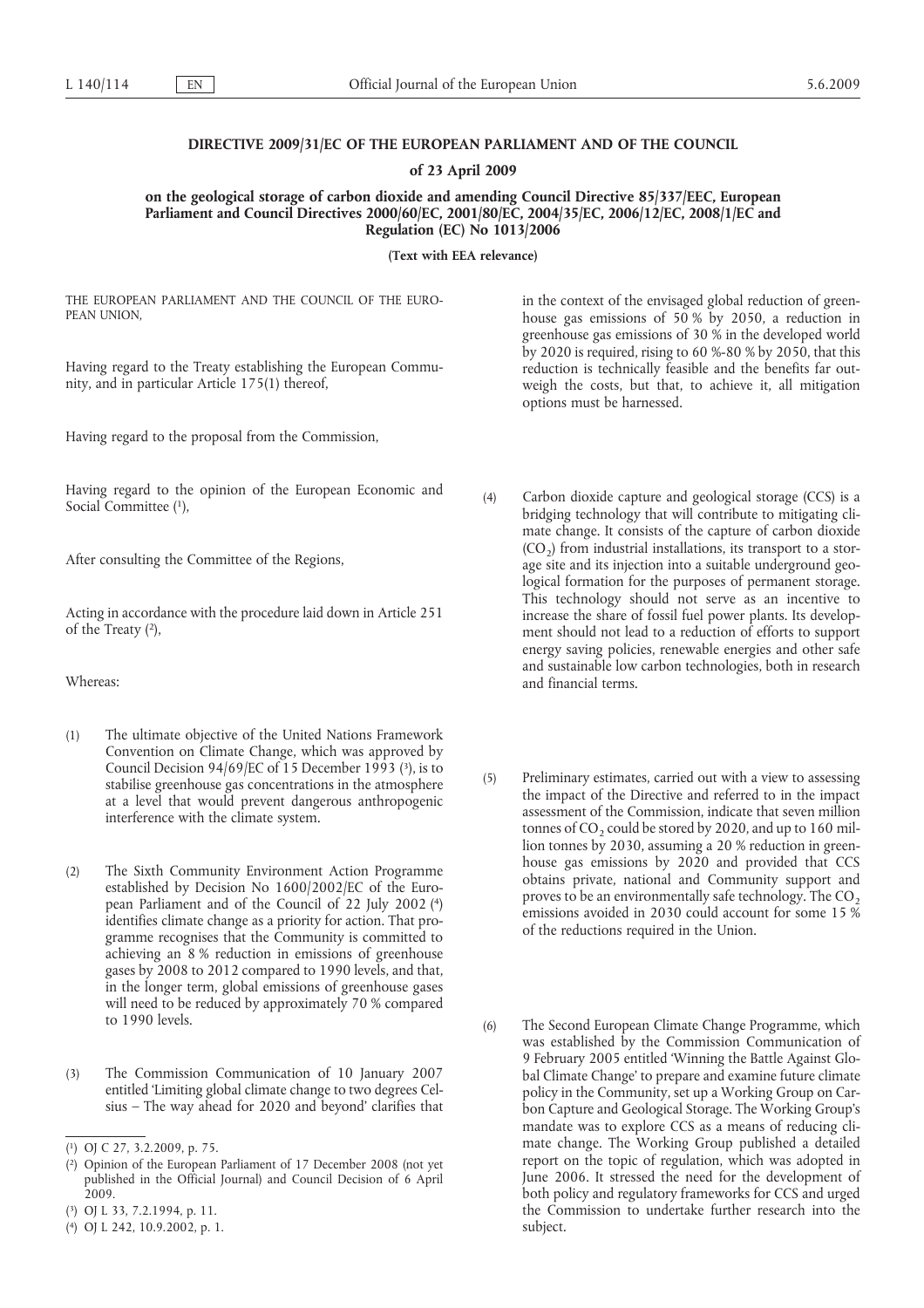- (7) The Commission Communication of 10 January 2007 entitled 'Sustainable power generation from fossil fuels: aiming for near-zero emissions from coal after 2020' reiterated the need for a regulatory framework based on an integrated risk assessment for  $CO<sub>2</sub>$  leakage, including site selection requirements designed to minimise the risk of leakage, monitoring and reporting regimes to verify storage and adequate remediation of any damage that may occur. The Communication set out an action plan for the Commission in this area during 2007, which required the development of a sound management framework for CCS, including the work on the regulatory framework, incentive framework, and support programmes, as well as external elements, for example technology cooperation with key countries on CCS.
- (8) The European Council of March 2007 also urged the Member States and the Commission to work towards strengthening research and development and developing the necessary technical, economic and regulatory framework in order to remove existing legal barriers and to bring environmentally safe CCS to deployment with new fossil power plants, if possible by 2020.
- (9) The European Council of March 2008 recalled that the objective of proposing a regulatory framework on CCS was to ensure that this novel technology would be deployed in an environmentally safe way.
- (10) The European Council of June 2008 called on the Commission to bring forward as soon as possible a mechanism to incentivise Member State and private sector investments to ensure the construction and operation by 2015 of up to 12 CCS demonstration plants.
- (11) Each of the different components of CCS, namely capture, transport and storage of  $CO<sub>2</sub>$ , has been the object of pilot projects on a smaller scale than that required for their industrial application. These components still need to be integrated into a complete CCS process, technological costs need to be reduced and more and better scientific knowledge has to be gathered. It is therefore important that Community efforts on CCS demonstration within an integrated policy framework start as soon as possible, including, in particular, a legal framework for the environmentally safe application of  $CO<sub>2</sub>$  storage, incentives, notably for further research and development, efforts by means of demonstration projects, and public awareness measures.
- (12) At the international level, legal barriers to the geological storage of  $CO<sub>2</sub>$  in geological formations under the seabed have been removed through the adoption of related risk management frameworks under the 1996 London Protocol to the 1972 Convention on the Prevention of Marine

Pollution by Dumping of Wastes and Other Matter (1996 London Protocol) and under the Convention for the Protection of the Marine Environment of the North-East Atlantic (OSPAR Convention).

- (13) In 2006, the Contracting Parties to the 1996 London Protocol adopted amendments to the Protocol. These amendments allow and regulate the storage of  $CO<sub>2</sub>$  streams from  $CO<sub>2</sub>$  capture processes in geological formations under the seabed.
- (14) The Contracting Parties to the OSPAR Convention in 2007 adopted amendments to the Annexes to the Convention to allow the storage of  $CO<sub>2</sub>$  in geological formations under the seabed, a Decision to ensure environmentally safe storage of  $CO<sub>2</sub>$  streams in geological formations, and OSPAR Guidelines for Risk Assessment and Management of that activity. They also adopted a Decision to prohibit placement of  $CO<sub>2</sub>$  into the water-column of the sea and on the seabed, because of the potential negative effects.
- (15) At Community level, a number of legislative instruments are already in place to manage some of the environmental risks of CCS, in particular regarding capture and transport of  $CO<sub>2</sub>$ , and they should be used where possible.
- lution prevention and control (1) is suitable for regulating, (16) Directive 2008/1/EC of the European Parliament and of the Council of 15 January 2008 concerning integrated polin respect of certain industrial activities, the risks of  $CO<sub>2</sub>$ capture to the environment and human health and, as a result, should be applied to the capture of CO<sub>2</sub> streams for the purposes of geological storage from installations covered by that Directive.
- projects on the environment (2) should be applied to the (17) Council Directive 85/337/EEC of 27 June 1985 on the assessment of the effects of certain public and private capture and transport of  $CO<sub>2</sub>$  streams for the purposes of geological storage. It should also apply to storage sites pursuant to this Directive.
- (18) This Directive should apply to the geological storage of CO<sub>2</sub> within the territory of the Member States, in their exclusive economic zones and on their continental shelves. The Directive should not apply to projects with a total intended storage below 100 kilotonnes, undertaken for research, development or testing of new products and processes. This threshold would also seem appropriate for the purposes of other relevant Community legislation. The storage of CO<sub>2</sub> in storage complexes extending beyond the territorial scope of this Directive and the storage of  $CO<sub>2</sub>$  in the water column should not be permitted.

<sup>(</sup> 1) [OJ L 24, 29.1.2008, p. 8.](http://eur-lex.europa.eu/LexUriServ/LexUriServ.do?uri=OJ:L:2008:024:0008:0008:EN:PDF)

<sup>(</sup> 2) [OJ L 175, 5.7.1985, p. 40.](http://eur-lex.europa.eu/Result.do?aaaa=1985&mm=07&jj=05&type=L&nnn=175&pppp=0040&RechType=RECH_reference_pub&Submit=Search)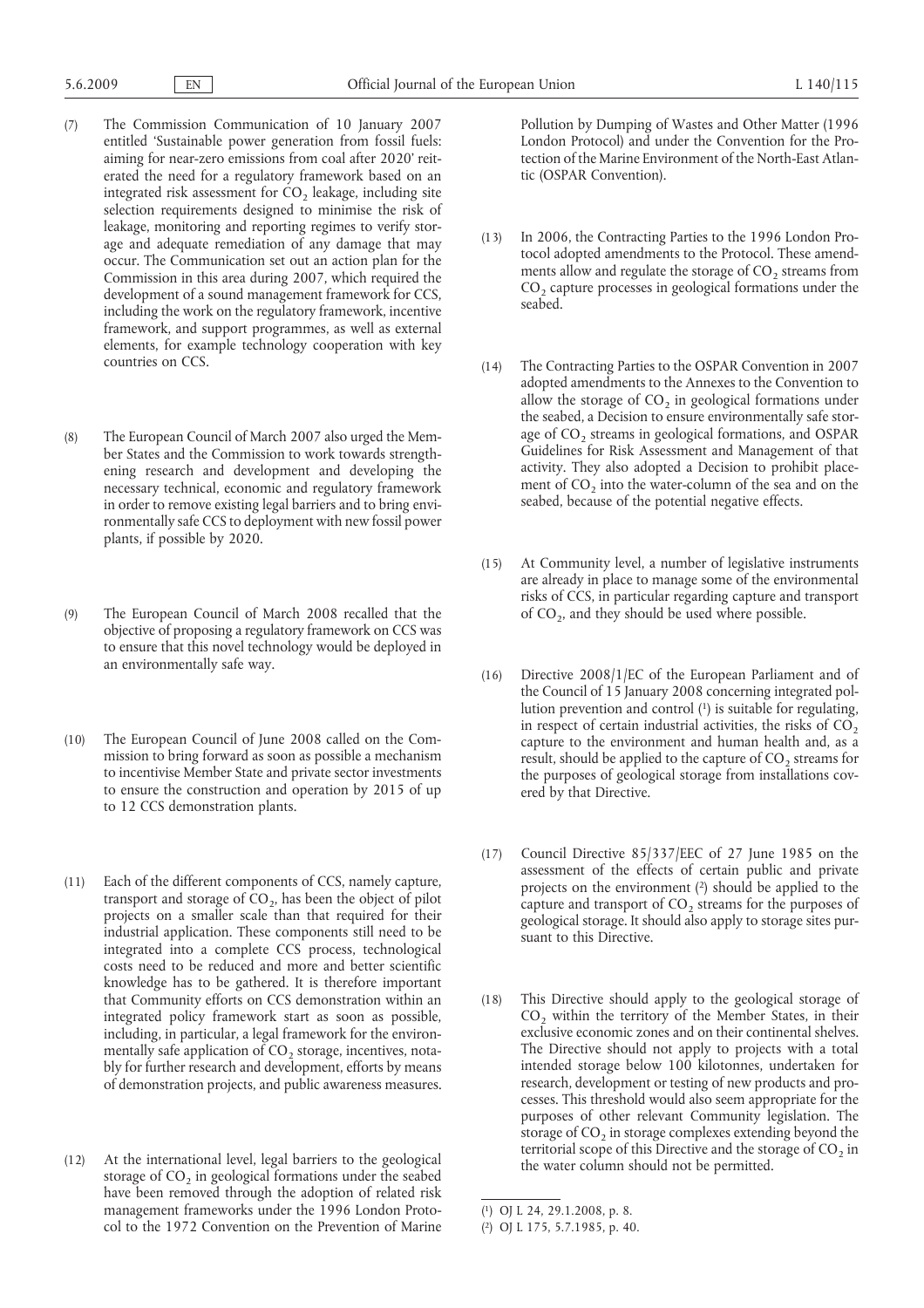- (19) Member States should retain the right to determine the areas within their territory from which storage sites may be selected. This includes the right of Member States not to allow any storage in parts or on the whole of their territory, or to give priority to any other use of the underground, such as exploration, production and storage of hydrocarbons or geothermal use of aquifers. In this context, Member States should in particular give due consideration to other energy-related options for the use of a potential storage site, including options which are strategic for the security of the Member State's energy supply or for the development of renewable sources of energy. The selection of the appropriate storage site is crucial to ensure that the stored  $CO<sub>2</sub>$  will be completely and permanently contained. Member States should, in selecting storage sites, take account of their geological characteristics, for example seismicity, in the most objective and effective way possible. A site should therefore only be selected as a storage site, if there is no significant risk of leakage, and if in any case no significant environmental or health impacts are likely to occur. This should be determined through a characterisation and assessment of a potential storage complex pursuant to specific requirements.
- allowance trading within the Community (1), which (20) Enhanced Hydrocarbon Recovery (EHR) refers to the recovery of hydrocarbons in addition to those extracted by water injection or other means. EHR is not in itself included in the scope of this Directive. However, where EHR is combined with geological storage of  $CO<sub>2</sub>$ , the provisions of this Directive for the environmentally safe storage of  $CO<sub>2</sub>$ should apply. In that case, the provisions of this Directive concerning leakage are not intended to apply to quantities of CO<sub>2</sub> released from surface installations which do not exceed what is necessary in the normal process of extraction of hydrocarbons, and which do not compromise the security of the geological storage or adversely affect the surrounding environment. Such releases are covered by the inclusion of storage sites in Directive 2003/87/EC of the European Parliament and of the Council of 13 October 2003 establishing a scheme for greenhouse gas emission requires surrender of emissions trading allowances for any leaked emissions.
- (21) Member States should make available to the public environmental information relating to geological storage of  $CO<sub>2</sub>$  in accordance with applicable Community legislation.
- (22) Member States which intend to allow geological storage of  $CO<sub>2</sub>$  in their territory should undertake an assessment of

the storage capacity available within their territory. The Commission should organise an exchange of information and best practices between those Member States, in the context of the exchange of information provided for in this Directive.

- (23) Member States should determine in which cases exploration is required to generate the information necessary for the site selection. Exploration, that is activities intruding into the subsurface, should be made subject to a permit requirement. Member States do not need to set admission criteria for procedures for granting exploration permits, but where they do, they should at least ensure that the procedures for the granting of exploration permits are open to all entities possessing the necessary capacities. Member States should also ensure that the permits are granted on the basis of objective, published and non-discriminatory criteria. In order to protect and encourage exploration investments, exploration permits should be granted for a limited volume area and for a limited time during which the holder of the permit should have the sole right to explore the potential  $CO<sub>2</sub>$  storage complex. Member States should ensure that no conflicting uses of the complex are permitted during this time. If no activities are carried out within a reasonable time, Member States should ensure that the exploration permit is withdrawn and can be granted to other entities.
- (24) Storage sites should not be operated without a storage permit. The storage permit should be the core instrument to ensure that the substantial requirements of this Directive are met and that geological storage therefore takes place in an environmentally safe way. In the granting of the storage permit, priority should be given to the holder of the exploration permit over competitors, as the former will generally have made substantial investments.
- (25) In the early phase of the implementation of this Directive, to ensure consistency in implementation of the requirements of this Directive across the Community, all storage permit applications should be made available to the Commission after receipt. The draft storage permits should be transmitted to the Commission to enable it to issue an opinion on the draft permits within four months of their receipt. The national authorities should take this opinion into consideration when taking a decision on the permit and should justify any departure from the Commission's opinion. The review at Community level should also help to enhance public confidence in CCS.

<sup>(</sup> 1) [OJ L 275, 25.10.2003, p. 32.](http://eur-lex.europa.eu/LexUriServ/LexUriServ.do?uri=OJ:L:2003:275:0032:0032:EN:PDF)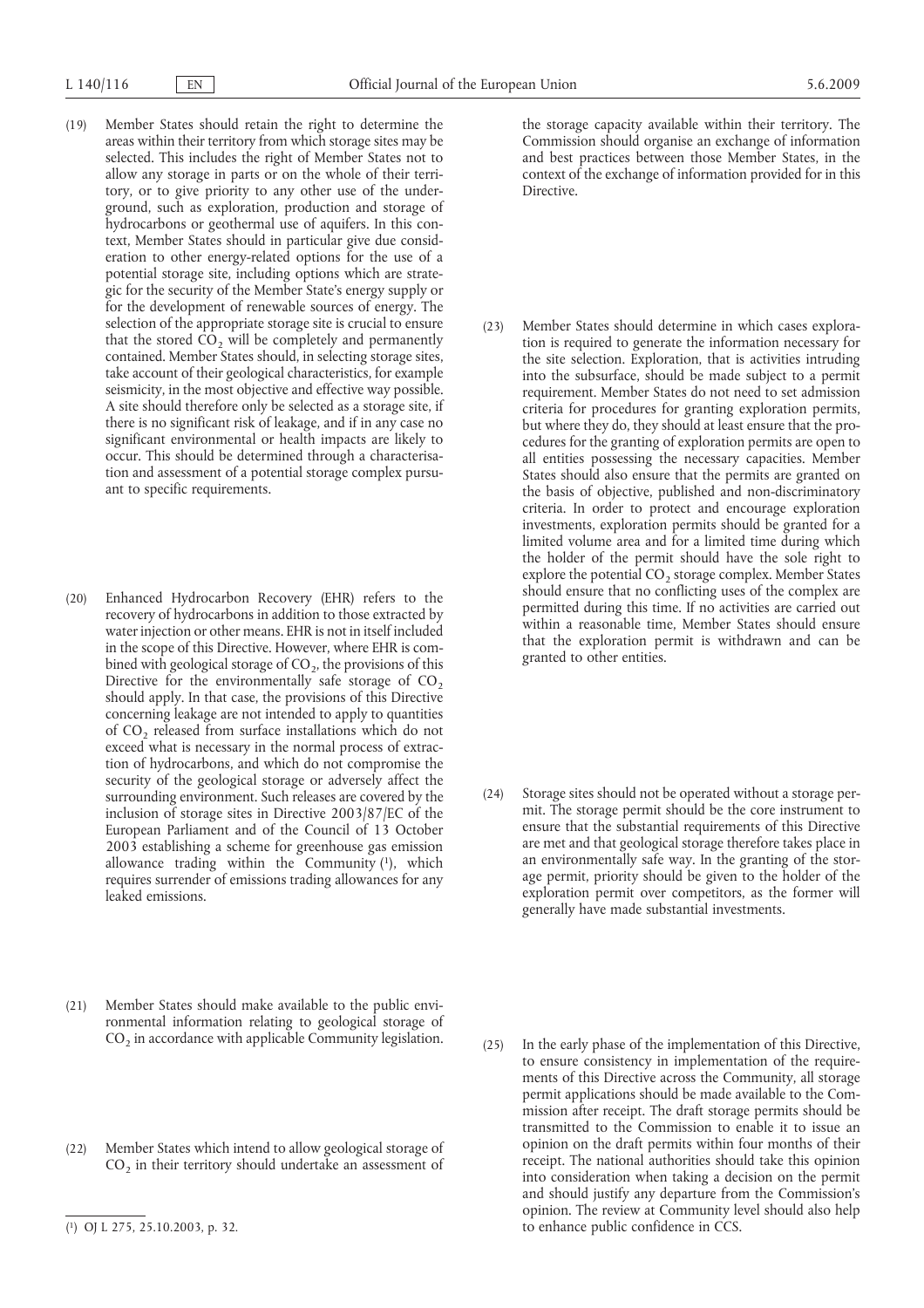- (26) The competent authority should review and where necessary update or withdraw the storage permit if, inter alia, it has been notified of leakages or significant irregularities, if the reports submitted by the operators or the inspections carried out show non-compliance with permit conditions or if it is made aware of any other failure by the operator to comply with the permit conditions. After the withdrawal of a permit, the competent authority should either issue a new permit or close the storage site. In the meantime, the competent authority should take over the responsibility for the storage site, including specific legal obligations. Costs incurred should be recovered from the former operator.
- (27) It is necessary to impose on the composition of the  $CO<sub>2</sub>$ stream constraints that are consistent with the primary purpose of geological storage, which is to isolate  $CO<sub>2</sub>$ emissions from the atmosphere, and that are based on the risks that contamination may pose to the safety and security of the transport and storage network and to the environment and human health. To this end, the composition of the CO<sub>2</sub> stream should be verified prior to injection and storage. The composition of the  $CO<sub>2</sub>$  stream is the result of the processes at the capture installations. Following inclusion of capture installations in Directive 85/337/EEC, an environmental impact assessment has to be carried out in the capture permit process. Inclusion of capture installations in Directive 2008/1/EC further ensures that best available techniques to improve the composition of the  $CO<sub>2</sub>$  stream have to be established and applied. In addition, in accordance with this Directive, the operator of the storage site should only accept and inject  $CO<sub>2</sub>$  streams if an analysis of the composition, including corrosive substances, of the streams, and a risk assessment have been carried out, and if the risk assessment has shown that the contamination levels of the  $CO<sub>2</sub>$  stream are in line with the composition criteria referred to in this Directive.
- (28) Monitoring is essential to assess whether injected  $CO<sub>2</sub>$  is behaving as expected, whether any migration or leakage occurs, and whether any identified leakage is damaging the environment or human health. To that end, Member States should ensure that during the operational phase, the operator monitors the storage complex and the injection facilities on the basis of a monitoring plan designed pursuant to specific monitoring requirements. The plan should be submitted to and approved by the competent authority. In the case of geological storage under the seabed, monitoring should further be adapted to the specific conditions for the management of CCS in the marine environment.
- (29) The operator should report, inter alia, the results of the monitoring to the competent authority at least once a year. In addition, Member States should establish a system of inspections to ensure that the storage site is operated in compliance with the requirements of this Directive.
- age (1), which should be applied to the operation of stor-(30) Provisions are required concerning liability for damage to the local environment and the climate, resulting from any failure of permanent containment of  $CO<sub>2</sub>$ . Liability for environmental damage (damage to protected species and natural habitats, water and land) is regulated by Directive 2004/35/EC of the European Parliament and of the Council of 21 April 2004 on environmental liability with regard to the prevention and remedying of environmental damage sites pursuant to this Directive. Liability for climate damage as a result of leakages is covered by the inclusion of storage sites in Directive 2003/87/EC, which requires surrender of emissions trading allowances for any leaked emissions. In addition, this Directive should establish the obligation on the operator of the storage site to take corrective measures in case of leakages or significant irregularities on the basis of a corrective measures plan submitted to and approved by the competent national authority. Where the operator fails to take the necessary corrective measures, these measures should be taken by the competent authority, which should recover the costs from the operator.
- (31) A storage site should be closed if the relevant conditions stated in the permit have been complied with, upon request from the operator after authorisation of the competent authority, or if the competent authority so decides after the withdrawal of a storage permit.
- (32) After a storage site has been closed, the operator should remain responsible for maintenance, monitoring and control, reporting, and corrective measures pursuant to the requirements of this Directive on the basis of a post-closure plan submitted to and approved by the competent authority as well as for all ensuing obligations under other relevant Community legislation until the responsibility for the storage site is transferred to the competent authority.
- (33) The responsibility for the storage site, including specific legal obligations, should be transferred to the competent authority, if and when all available evidence indicates that the stored  $CO<sub>2</sub>$  will be completely and permanently contained. To this end, the operator should submit a report to the competent authority for approval of the transfer. In the early phase of the implementation of this Directive, to ensure consistency in implementation of the requirements of this Directive across the Community, all reports should be made available to the Commission after receipt. The draft approval decisions should be transmitted to the Commission to enable it to issue an opinion on the draft approval decisions within four months of their receipt. The national authorities should take this opinion into consideration when taking a decision on the approval and should justify any departure from the Commission's opinion. The review of draft approval decisions should, in the same way as the review of draft storage permits at Community level, also help to enhance public confidence in CCS.

<sup>(</sup> 1) [OJ L 143, 30.4.2004, p. 56.](http://eur-lex.europa.eu/LexUriServ/LexUriServ.do?uri=OJ:L:2004:143:0056:0056:EN:PDF)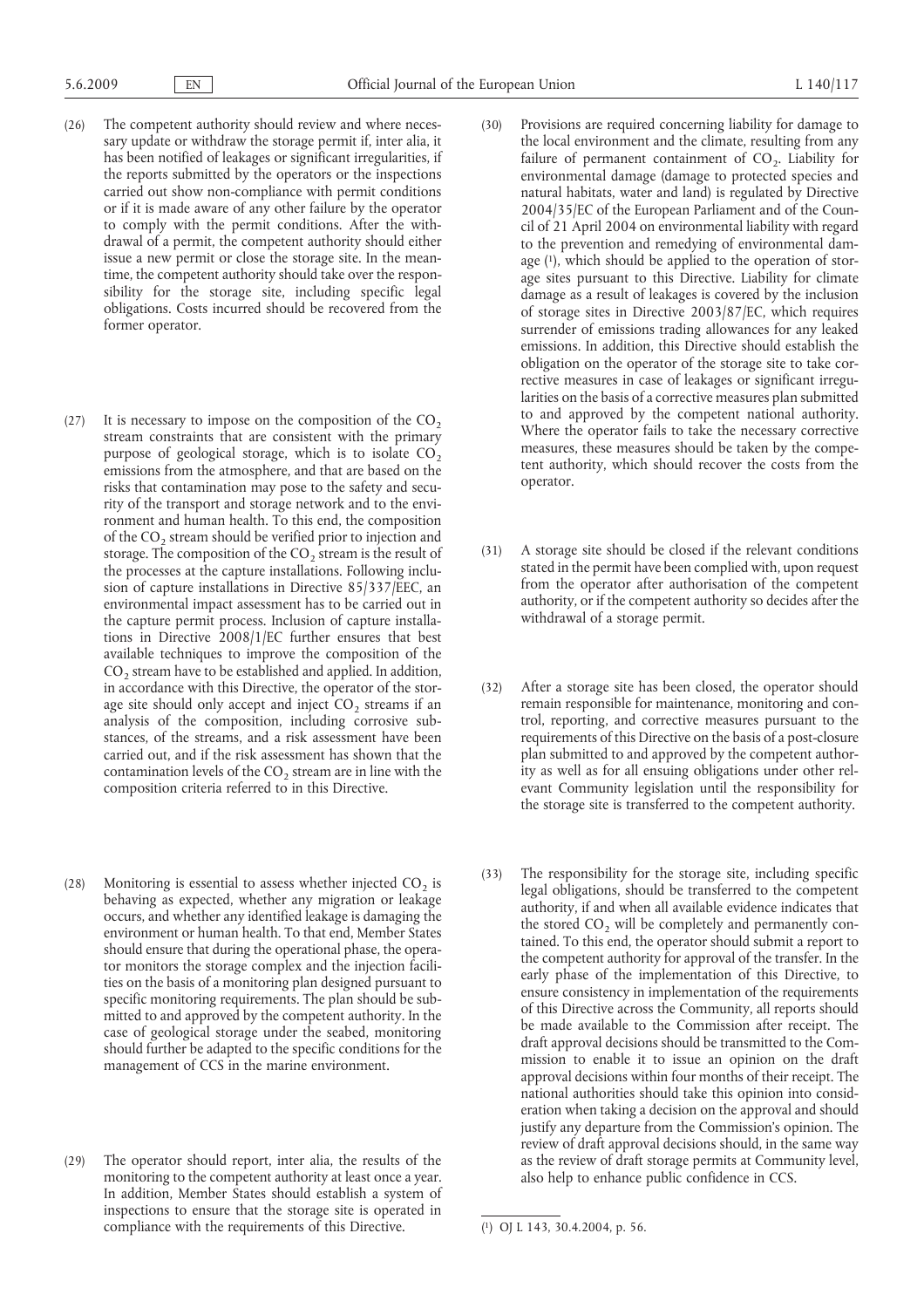- (34) Liabilities other than those covered by this Directive, Directive 2003/87/EC and Directive 2004/35/EC, in particular concerning the injection phase, the closure of the storage site and the period after transfer of legal obligations to the competent authority, should be dealt with at national level.
- (35) After the transfer of responsibility, monitoring should be reduced to a level which still allows for identification of leakages or significant irregularities, but should again be intensified if leakages or significant irregularities are identified. There should be no recovery of costs incurred by the competent authority from the former operator after the transfer of responsibility except in the case of fault on the part of the operator prior to the transfer of responsibility for the storage site.
- (36) Financial provision should be made in order to ensure that closure and post-closure obligations, obligations arising from inclusion under Directive 2003/87/EC, and obligations under this Directive to take corrective measures in case of leakages or significant irregularities, can be met. Member States should ensure that financial provision, by way of financial security or any other equivalent, is made by the potential operator so that it is valid and effective before commencement of injection.
- (37) National authorities may, after transfer of responsibility, have to bear costs, such as monitoring costs, associated with CO<sub>2</sub> storage. A financial contribution should therefore be made available by the operator to the competent authority, before the transfer of responsibility takes place and on the basis of arrangements to be decided by Member States. This financial contribution should at least cover the anticipated cost of monitoring for a period of 30 years. The level of the financial contribution should be determined on the basis of guidelines to be adopted by the Commission to help ensure consistency in implementation of the requirements of this Directive across the Community.
- (38) Access to  $CO<sub>2</sub>$  transport networks and storage sites, irrespective of the geographical location of potential users within the Union, could become a condition for entry into or competitive operation within the internal electricity and heat market, depending on the relative prices of carbon and CCS. It is therefore appropriate to make arrangements for potential users to obtain such access. This should be done in a manner to be determined by each Member State, applying the objectives of fair, open and nondiscriminatory access and taking into account, inter alia, the transport and storage capacity which is available or can reasonably be made available as well as the proportion of its  $CO<sub>2</sub>$  reduction obligations pursuant to international legal instruments and to Community legislation intended to be met through CCS. Pipelines for  $CO<sub>2</sub>$  transport should, where possible, be designed so as to facilitate access of  $CO<sub>2</sub>$ streams meeting reasonable minimum composition thresholds. Member States should also establish dispute settlement mechanisms to enable expeditious settlement of disputes regarding access to transport networks and storage sites.
- (39) Provisions are required to ensure that, in cases of transboundary CO<sub>2</sub> transport, transboundary storage sites or transboundary storage complexes, the competent authorities of the Member States concerned meet jointly the

requirements of this Directive and of all other Community legislation.

- (40) The competent authority should establish and maintain a register of the storage permits granted and of all closed storage sites and surrounding storage complexes, including maps of their spatial extent to be taken into consideration by the competent national authorities in relevant planning and permitting procedures. The register should also be reported to the Commission.
- Directives relating to the environment (1). (41) Member States should submit reports on the implementation of this Directive on the basis of questionnaires drawn up by the Commission pursuant to Council Directive 91/692/EEC of 23 December 1991 standardising and rationalising reports on the implementation of certain
- (42) Member States should lay down rules on penalties applicable to infringements of the national provisions adopted pursuant to this Directive. Those penalties should be effective, proportionate and dissuasive.
- ferred on the Commission (2). (43) The measures necessary for the implementation of this Directive should be adopted in accordance with Council Decision 1999/468/EC of 28 June 1999 laying down the procedures for the exercise of implementing powers con-
- (44) In particular the Commission should be empowered to amend the Annexes. Since those measures are of general scope and are designed to amend non-essential elements of this Directive, they must be adopted in accordance with the regulatory procedure with scrutiny provided for in Article 5a of Decision 1999/468/EC.
- (45) Directive 85/337/EEC should be amended to cover capture and transport of  $CO<sub>2</sub>$  streams for the purposes of geological storage as well as storage sites pursuant to this Directive. Directive 2004/35/EC should be amended to cover the operation of storage sites pursuant to this Directive. Directive 2008/1/EC should be amended to cover capture of CO<sub>2</sub> streams for the purposes of geological storage from installations covered by that Directive.

<sup>(</sup> 1) [OJ L 377, 31.12.1991, p. 48.](http://eur-lex.europa.eu/Result.do?aaaa=1991&mm=12&jj=31&type=L&nnn=377&pppp=0048&RechType=RECH_reference_pub&Submit=Search)

<sup>(</sup> 2) [OJ L 184, 17.7.1999, p. 23.](http://eur-lex.europa.eu/LexUriServ/LexUriServ.do?uri=OJ:L:1999:184:0023:0023:EN:PDF)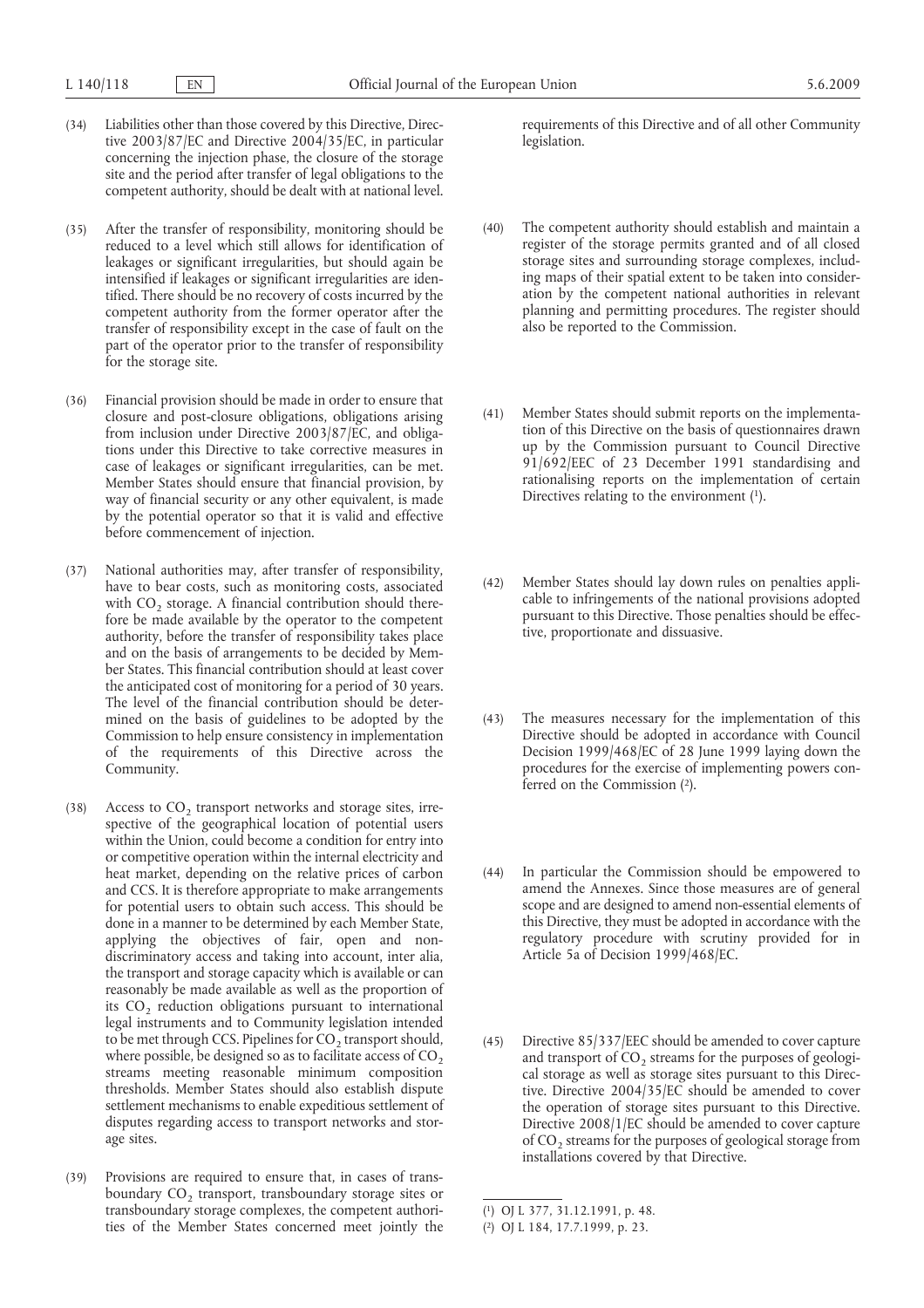- and of the Council of 5 April 2006 on waste (1) and Reguof the Council of 14 June 2006 on shipments of waste (2) munity action in the field of water policy (3) should also be groundwater against pollution and deterioration (4). (46) The adoption of this Directive should ensure a high level of protection of the environment and human health from the risks posed by the geological storage of  $CO<sub>2</sub>$ . For this reason, Directive 2006/12/EC of the European Parliament lation (EC) No 1013/2006 of the European Parliament and should be amended so as to exclude  $CO<sub>2</sub>$  captured and transported for the purposes of geological storage from the scope of application of those instruments. Directive 2000/60/EC of the European Parliament and of the Council of 23 October 2000 establishing a framework for Comamended to allow for injection of  $CO<sub>2</sub>$  into saline aquifers for the purposes of geological storage. Any such injection is subject to the provisions of Community legislation on the protection of groundwater, and must be in accordance with Article 4(1)(b) of Directive 2000/60/EC and with Directive 2006/118/EC of the European Parliament and of the Council of 12 December 2006 on the protection of
- ants into the air from large combustion plants (5) should be (47) The transition to low-carbon power generation requires that, in the case of fossil fuel power generation, new investments be made in such a way as to facilitate substantial reductions in emissions. To this end, Directive 2001/80/EC of the European Parliament and of the Council of 23 October 2001 on the limitation of emissions of certain pollutamended to require that all combustion plants of a specified capacity, for which the original construction licence or the original operating licence is granted after the entry into force of this Directive, have suitable space on the installation site for the equipment necessary to capture and compress  $CO<sub>2</sub>$  if suitable storage sites are available, and if  $CO<sub>2</sub>$ transport and retrofitting for  $CO<sub>2</sub>$  capture are technically and economically feasible. The economic feasibility of the transport and retrofitting should be assessed taking into account the anticipated costs of avoided  $CO<sub>2</sub>$  for the particular local conditions in the case of retrofitting and the anticipated costs of  $CO<sub>2</sub>$  allowances in the Community. The projections should be based on the latest evidence; a review of technical options and an analysis of uncertainties in the assessment processes should also be undertaken. The competent authority should determine whether these conditions are met on the basis of an assessment made by the operator and other available information, particularly concerning the protection of the environment and human health.
- (48) The Commission should, by 30 June 2015, conduct a review of this Directive in the light of the experience gained in the early phase of its implementation and make proposals for its revision as appropriate.
- (49) Since the objective of this Directive, namely the establishment of a legal framework for the environmentally safe storage of  $CO<sub>2</sub>$ , cannot be sufficiently achieved by the Member States acting individually, and can therefore, by reason of its scale and effects, be better achieved at Community level, the Community may adopt measures in accordance with the principle of subsidiarity as set out in Article 5 of the Treaty. In accordance with the principle of proportionality, as set out in that Article, this Directive does not go beyond what is necessary in order to achieve that objective.
- ment on better law-making (6), Member States are encour-(50) In accordance with point 34 of the Interinstitutional agreeaged to draw up, for themselves and in the interest of the Community, their own tables, which will, as far as possible, illustrate the correlation between this Directive and the transposition measures and to make them public.
- (51) The application of this Directive is without prejudice to Articles 87 and 88 of the Treaty,

HAVE ADOPTED THIS DIRECTIVE:

### CHAPTER 1

## **SUBJECT MATTER, SCOPE AND DEFINITIONS**

#### *Article 1*

## **Subject matter and purpose**

1. This Directive establishes a legal framework for the environmentally safe geological storage of carbon dioxide  $(CO<sub>2</sub>)$  to contribute to the fight against climate change.

The purpose of environmentally safe geological storage of  $CO<sub>2</sub>$  is permanent containment of  $CO<sub>2</sub>$  in such a way as to prevent and, where this is not possible, eliminate as far as possible negative effects and any risk to the environment and human health.

#### *Article 2*

### **Scope and prohibition**

1. This Directive shall apply to the geological storage of  $CO<sub>2</sub>$ in the territory of the Member States, their exclusive economic zones and on their continental shelves within the meaning of the United Nations Convention on the Law of the Sea (Unclos).

<sup>(</sup> 1) [OJ L 114, 27.4.2006, p. 9.](http://eur-lex.europa.eu/LexUriServ/LexUriServ.do?uri=OJ:L:2006:114:0009:0009:EN:PDF) Directive 2006/12/EC is repealed by Directive 2008/98/EC of the European Parliament and of the Council of 19 November 2008 on waste and repealing certain Directives [\(OJ L 312, 22.11.2008, p. 3\)](http://eur-lex.europa.eu/LexUriServ/LexUriServ.do?uri=OJ:L:2008:312:0003:0003:EN:PDF) with effect from 12 December 2010.

<sup>(</sup> 2) [OJ L 190, 12.7.2006, p. 1.](http://eur-lex.europa.eu/LexUriServ/LexUriServ.do?uri=OJ:L:2006:190:0001:0001:EN:PDF)

<sup>(</sup> 3) [OJ L 327, 22.12.2000, p. 1.](http://eur-lex.europa.eu/LexUriServ/LexUriServ.do?uri=OJ:L:2000:327:0001:0001:EN:PDF)

<sup>(</sup> 4) [OJ L 372, 27.12.2006, p. 19.](http://eur-lex.europa.eu/LexUriServ/LexUriServ.do?uri=OJ:L:2006:372:0019:0019:EN:PDF)

<sup>(</sup> 5) [OJ L 309, 27.11.2001, p. 1.](http://eur-lex.europa.eu/LexUriServ/LexUriServ.do?uri=OJ:L:2001:309:0001:0001:EN:PDF)

<sup>(</sup> 6) [OJ C 321, 31.12.2003, p. 1.](http://eur-lex.europa.eu/LexUriServ/LexUriServ.do?uri=OJ:C:2003:321:0001:0001:EN:PDF)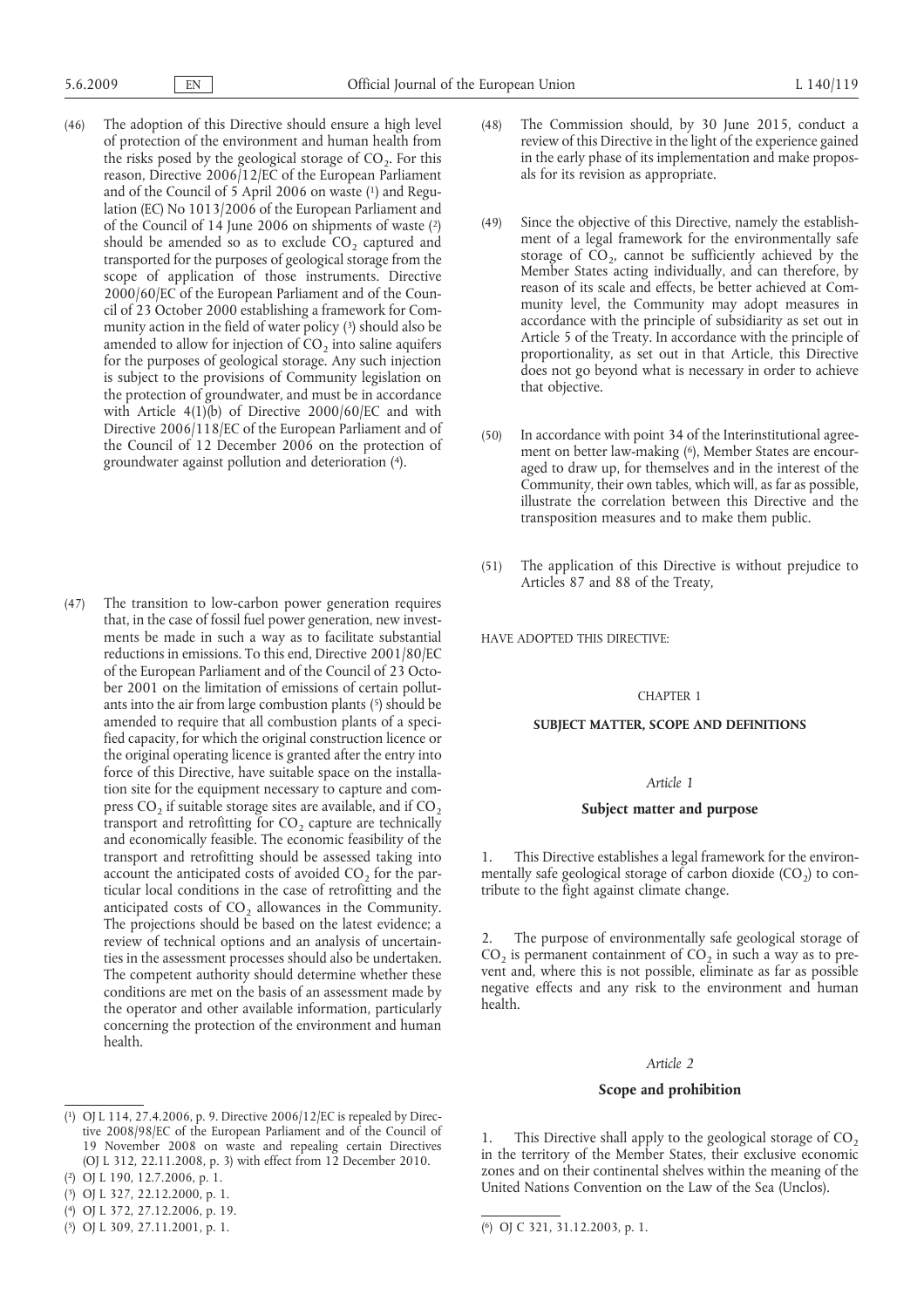2. This Directive shall not apply to geological storage of  $CO<sub>2</sub>$ , with a total intended storage below 100 kilotonnes, undertaken for research, development or testing of new products and processes.

3. The storage of  $CO<sub>2</sub>$  in a storage site with a storage complex extending beyond the area referred to in paragraph 1 shall not be permitted.

4. The storage of  $CO<sub>2</sub>$  in the water column shall not be permitted.

# *Article 3*

#### **Definitions**

For the purposes of this Directive the following definitions shall apply:

- 1. 'geological storage of  $CO_2$ ' means injection accompanied by storage of  $CO<sub>2</sub>$  streams in underground geological formations;
- 2. 'water column' means the vertically continuous mass of water from the surface to the bottom sediments of a water body;
- 3. 'storage site' means a defined volume area within a geological formation used for the geological storage of  $CO<sub>2</sub>$  and associated surface and injection facilities;
- 4. 'geological formation' means a lithostratigraphical subdivision within which distinct rock layers can be found and mapped;
- 5. 'leakage' means any release of  $CO<sub>2</sub>$  from the storage complex;
- 6. 'storage complex' means the storage site and surrounding geological domain which can have an effect on overall storage integrity and security; that is, secondary containment formations;
- 7. 'hydraulic unit' means a hydraulically connected pore space where pressure communication can be measured by technical means and which is bordered by flow barriers, such as faults, salt domes, lithological boundaries, or by the wedging out or outcropping of the formation;
- 8. 'exploration' means the assessment of potential storage complexes for the purposes of geologically storing  $CO<sub>2</sub>$  by means of activities intruding into the subsurface such as drilling to obtain geological information about strata in the potential storage complex and, as appropriate, carrying out injection tests in order to characterise the storage site;
- 9. 'exploration permit' means a written and reasoned decision authorising exploration, and specifying the conditions under which it may take place, issued by the competent authority pursuant to the requirements of this Directive;
- 10. 'operator' means any natural or legal, private or public person who operates or controls the storage site or to whom decisive economic power over the technical functioning of the storage site has been delegated according to national legislation;
- 11. 'storage permit' means a written and reasoned decision or decisions authorising the geological storage of  $CO<sub>2</sub>$  in a storage site by the operator, and specifying the conditions under which it may take place, issued by the competent authority pursuant to the requirements of this Directive;
- 12. 'substantial change' means any change not provided for in the storage permit, which may have significant effects on the environment or human health;
- 13. 'CO<sub>2</sub> stream' means a flow of substances that results from CO<sub>2</sub> capture processes;
- 14. 'waste' means the substances defined as waste in Article 1(1)(a) of Directive 2006/12/EC;
- 15. 'CO<sub>2</sub> plume' means the dispersing volume of  $CO<sub>2</sub>$  in the geological formation;
- 16. 'migration' means the movement of  $CO<sub>2</sub>$  within the storage complex;
- 17. 'significant irregularity' means any irregularity in the injection or storage operations or in the condition of the storage complex itself, which implies the risk of a leakage or risk to the environment or human health;
- 18. 'significant risk' means a combination of a probability of occurrence of damage and a magnitude of damage that cannot be disregarded without calling into question the purpose of this Directive for the storage site concerned;
- 19. 'corrective measures' means any measures taken to correct significant irregularities or to close leakages in order to prevent or stop the release of  $CO<sub>2</sub>$  from the storage complex;
- 20. 'closure' of a storage site means the definitive cessation of  $CO<sub>2</sub>$  injection into that storage site;
- 21. 'post-closure' means the period after the closure of a storage site, including the period after the transfer of responsibility to the competent authority;
- 22. 'transport network' means the network of pipelines, including associated booster stations, for the transport of  $CO<sub>2</sub>$  to the storage site.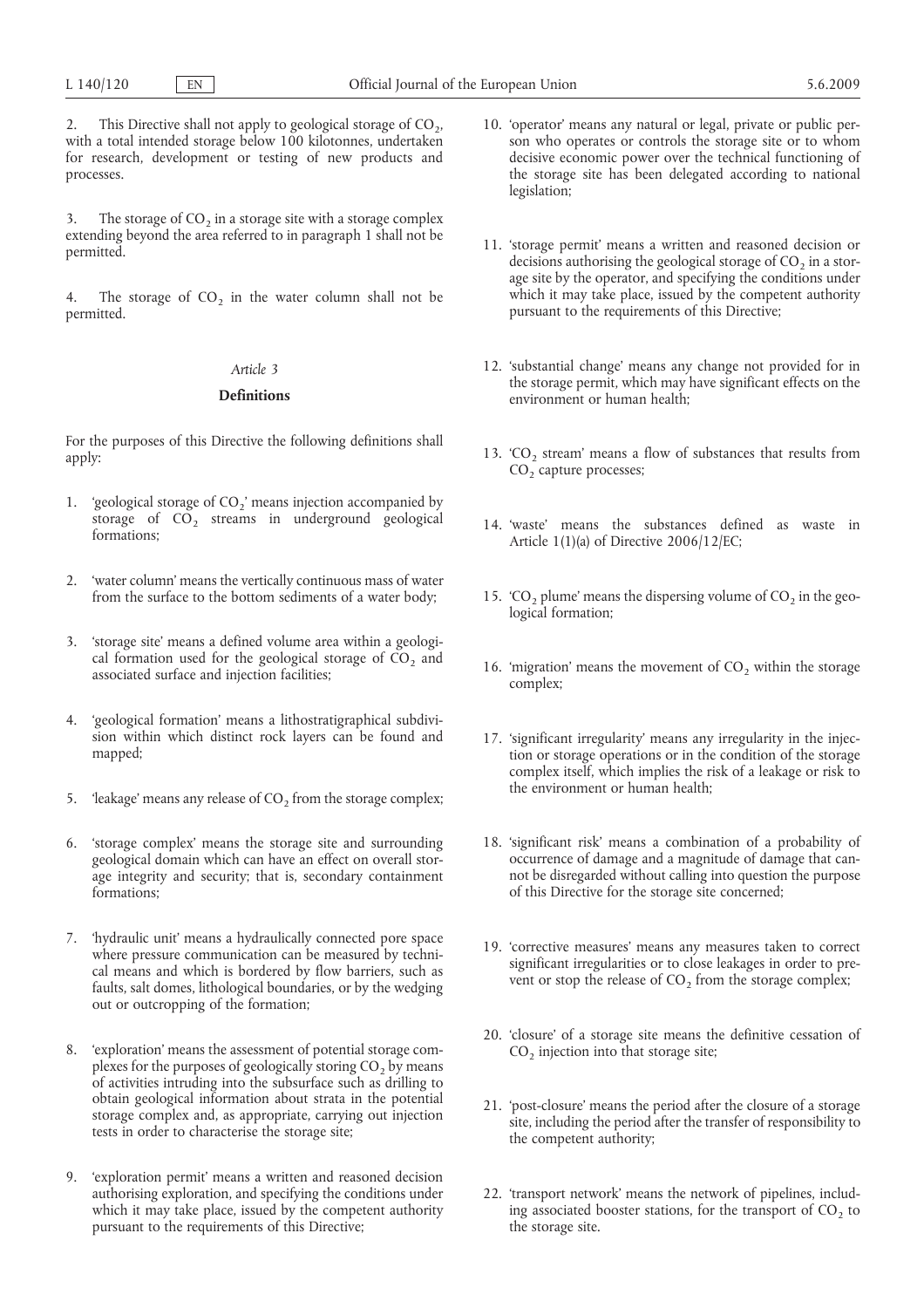### CHAPTER 2

## **SELECTION OF STORAGE SITES AND EXPLORATION PERMITS**

# *Article 4*

## **Selection of storage sites**

1. Member States shall retain the right to determine the areas from which storage sites may be selected pursuant to the requirements of this Directive. This includes the right of Member States not to allow for any storage in parts or in the whole of their territory.

Member States which intend to allow geological storage of  $CO<sub>2</sub>$  in their territory shall undertake an assessment of the storage capacity available in parts or in the whole of their territory, including by allowing exploration pursuant to Article 5. The Commission may organise an exchange of information and best practices between those Member States, in the context of the exchange of information provided for in Article 27.

3. The suitability of a geological formation for use as a storage site shall be determined through a characterisation and assessment of the potential storage complex and surrounding area pursuant to the criteria specified in Annex I.

4. A geological formation shall only be selected as a storage site, if under the proposed conditions of use there is no significant risk of leakage, and if no significant environmental or health risks exist.

### *Article 5*

### **Exploration permits**

1. Where Member States determine that exploration is required to generate the information necessary for selection of storage sites pursuant to Article 4, they shall ensure that no such exploration takes place without an exploration permit.

Where appropriate, monitoring of injection tests may be included in the exploration permit.

2. Member States shall ensure that the procedures for the granting of exploration permits are open to all entities possessing the necessary capacities and that the permits are granted or refused on the basis of objective, published and nondiscriminatory criteria.

3. The duration of a permit shall not exceed the period necessary to carry out the exploration for which it is granted. However, the Member States may extend the validity of the permit where the stipulated duration is insufficient to complete the exploration concerned and where the exploration has been performed in accordance with the permit. Exploration permits shall be granted in respect of a limited volume area.

4. The holder of an exploration permit shall have the sole right to explore the potential  $CO<sub>2</sub>$  storage complex. Member States shall ensure that no conflicting uses of the complex are permitted during the period of validity of the permit.

### CHAPTER 3

#### **STORAGE PERMITS**

### *Article 6*

#### **Storage permits**

Member States shall ensure that no storage site is operated without a storage permit, that there shall be only one operator for each storage site, and that no conflicting uses are permitted on the site.

2. Member States shall ensure that the procedures for the granting of storage permits are open to all entities possessing the necessary capacities and that the permits are granted on the basis of objective, published and transparent criteria.

3. Without prejudice to the requirements of this Directive, priority for the granting of a storage permit for a particular site shall be given to the holder of the exploration permit for that site, provided that the exploration of that site is completed, that any condition set in the exploration permit has been complied with, and that the application for a storage permit is made during the period of validity of the exploration permit. Member States shall ensure that no conflicting uses of the complex are allowed during the permit procedure.

# *Article 7*

### **Applications for storage permits**

Applications to the competent authority for storage permits shall include at least the following information:

- 1. the name and address of the potential operator;
- 2. proof of the technical competence of the potential operator;
- 3. the characterisation of the storage site and storage complex and an assessment of the expected security of the storage pursuant to Article 4(3) and (4);
- 4. the total quantity of  $CO<sub>2</sub>$  to be injected and stored, as well as the prospective sources and transport methods, the composition of  $CO<sub>2</sub>$  streams, the injection rates and pressures, and the location of injection facilities;
- 5. a description of measures to prevent significant irregularities;
- 6. a proposed monitoring plan pursuant to Article 13(2);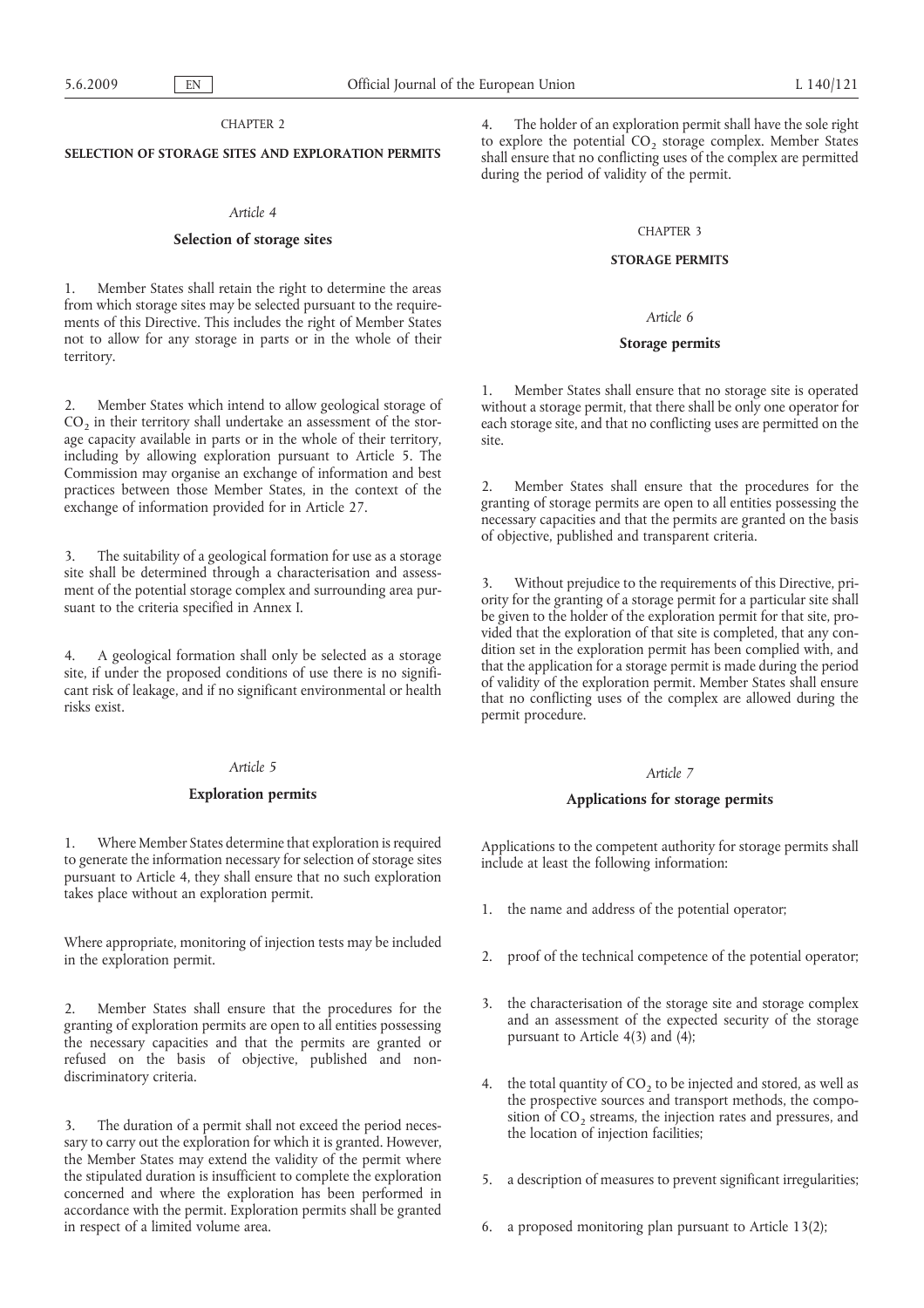- 7. a proposed corrective measures plan pursuant to Article  $16(2)$ ;
- 8. a proposed provisional post-closure plan pursuant to Article 17(3);
- 9. the information provided pursuant to Article 5 of Directive 85/337/EEC;
- 10. proof that the financial security or other equivalent provision as required under Article 19 will be valid and effective before commencement of the injection.

# *Article 8*

### **Conditions for storage permits**

The competent authority shall issue a storage permit only if the following conditions are met:

- 1. the competent authority, on the basis of the application submitted pursuant to Article 7 and of any other relevant information, is satisfied that:
	- (a) all relevant requirements of this Directive and of other relevant Community legislation are met;
	- (b) the operator is financially sound and technically competent and reliable to operate and control the site and that professional and technical development and training of the operator and all staff are provided;
	- (c) in the case of more than one storage site in the same hydraulic unit, the potential pressure interactions are such that both sites can simultaneously meet the requirements of this Directive;
- 2. the competent authority has considered any opinion of the Commission on the draft permit issued pursuant to Article 10.

# *Article 9*

# **Contents of storage permits**

The permit shall contain at least the following:

- 1. the name and address of the operator;
- 2. the precise location and delimitation of the storage site and storage complex, and information concerning the hydraulic unit;
- 3. the requirements for storage operation, the total quantity of  $CO<sub>2</sub>$  authorised to be geologically stored, the reservoir pressure limits, and the maximum injection rates and pressures;
- 4. the requirements for the composition of the  $CO<sub>2</sub>$  stream and the  $CO<sub>2</sub>$  stream acceptance procedure pursuant to Article 12, and, if necessary, further requirements for injection and storage in particular to prevent significant irregularities;
- 5. the approved monitoring plan, the obligation to implement the plan and requirements for updating it pursuant to Article 13 as well as the reporting requirements pursuant to Article 14;
- 6. the requirement to notify the competent authority in the event of leakages or significant irregularities, the approved corrective measures plan and the obligation to implement the corrective measures plan in the event of leakages or significant irregularities pursuant to Article 16;
- 7. the conditions for closure and the approved provisional postclosure plan referred to in Article 17;
- 8. any provisions on changes, review, updating and withdrawal of the storage permit pursuant to Article 11;
- 9. the requirement to establish and maintain the financial security or any other equivalent pursuant to Article 19.

# *Article 10*

# **Commission review of draft storage permits**

1. Member States shall make the permit applications available to the Commission within one month after receipt. They shall also make available other related material that shall be taken into account by the competent authority when it seeks to make a decision on the award of a storage permit. They shall inform the Commission of all draft storage permits and any other material taken into consideration for the adoption of the draft decision. Within four months after receipt of the draft storage permit, the Commission may issue a non-binding opinion on it. If the Commission decides not to issue an opinion, it shall inform the Member State within one month of submission of the draft permit and state its reasons.

2. The competent authority shall notify the final decision to the Commission, and where it departs from the Commission opinion it shall state its reasons.

## *Article 11*

# **Changes, review, update and withdrawal of storage permits**

1. The operator shall inform the competent authority of any changes planned in the operation of the storage site, including changes concerning the operator. Where appropriate, the competent authority shall update the storage permit or the permit conditions.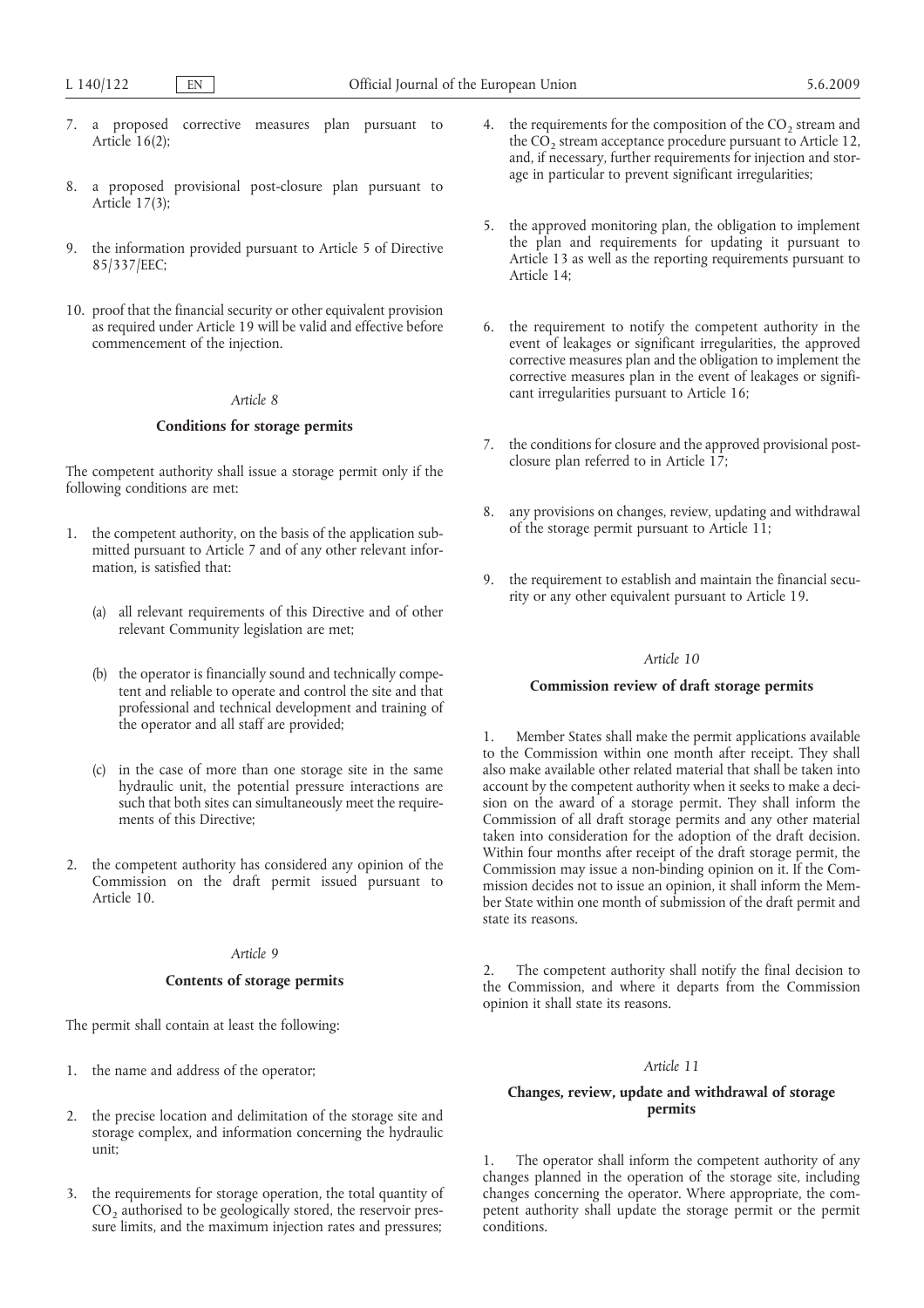2. Member States shall ensure that no substantial change is implemented without a new or updated storage permit issued in accordance with this Directive. Annex II, point 13, first indent of Directive 85/337/EEC shall apply in such cases.

3. The competent authority shall review and where necessary update or, as a last resort, withdraw the storage permit:

- (a) if it has been notified or made aware of any leakages or significant irregularities pursuant to Article 16(1);
- (b) if the reports submitted pursuant to Article 14 or the environmental inspections carried out pursuant to Article 15 show non-compliance with permit conditions or risks of leakages or significant irregularities;
- (c) if it is aware of any other failure by the operator to meet the permit conditions;
- (d) if it appears necessary on the basis of the latest scientific findings and technological progress; or
- (e) without prejudice to points (a) to (d), five years after issuing the permit and every 10 years thereafter.

After a permit has been withdrawn pursuant to paragraph 3, the competent authority shall either issue a new storage permit or close the storage site pursuant to Article 17(1)(c). Until a new storage permit has been issued, the competent authority shall temporarily take over all legal obligations relating to acceptance criteria where the competent authority decides to continue  $CO<sub>2</sub>$ injections, monitoring and corrective measures pursuant to the requirements laid down in this Directive, the surrender of allowances in cases of leakage pursuant to Directive 2003/87/EC and preventive and remedial action pursuant to Articles 5(1) and 6(1) of Directive 2004/35/EC. The competent authority shall recover any costs incurred from the former operator, including by drawing on the financial security referred to in Article 19. In case of closure of the storage site pursuant to Article  $17(1)(c)$ , Article 17(4) shall apply.

## CHAPTER 4

### **OPERATION, CLOSURE AND POST-CLOSURE OBLIGATIONS**

# *Article 12*

# **CO2 stream acceptance criteria and procedure**

1. A  $CO<sub>2</sub>$  stream shall consist overwhelmingly of carbon dioxide. To this end, no waste or other matter may be added for the purpose of disposing of that waste or other matter. However, a  $CO<sub>2</sub>$  stream may contain incidental associated substances from the source, capture or injection process and trace substances added to assist in monitoring and verifying  $CO<sub>2</sub>$  migration. Concentrations of all incidental and added substances shall be below levels that would:

- (a) adversely affect the integrity of the storage site or the relevant transport infrastructure;
- (b) pose a significant risk to the environment or human health; or
- (c) breach the requirements of applicable Community legislation.

The Commission shall, if appropriate, adopt guidelines to help identify the conditions applicable on a case by case basis for respecting the criteria laid down in paragraph 1.

- 3. Member States shall ensure that the operator:
- (a) accepts and injects  $CO<sub>2</sub>$  streams only if an analysis of the composition, including corrosive substances, of the streams and a risk assessment have been carried out, and if the risk assessment has shown that the contamination levels are in line with the conditions referred to in paragraph 1;
- (b) keeps a register of the quantities and properties of the  $CO<sub>2</sub>$ streams delivered and injected, including the composition of those streams.

#### *Article 13*

## **Monitoring**

1. Member States shall ensure that the operator carries out monitoring of the injection facilities, the storage complex (including where possible the  $CO<sub>2</sub>$  plume), and where appropriate the surrounding environment for the purpose of:

- (a) comparison between the actual and modelled behaviour of  $CO<sub>2</sub>$  and formation water, in the storage site;
- (b) detecting significant irregularities;
- (c) detecting migration of  $CO<sub>2</sub>$ ;
- (d) detecting leakage of  $CO<sub>2</sub>$ ;
- (e) detecting significant adverse effects for the surrounding environment, including in particular on drinking water, for human populations, or for users of the surrounding biosphere;
- (f) assessing the effectiveness of any corrective measures taken pursuant to Article 16;
- (g) updating the assessment of the safety and integrity of the storage complex in the short and long term, including the assessment of whether the stored CO<sub>2</sub> will be completely and permanently contained.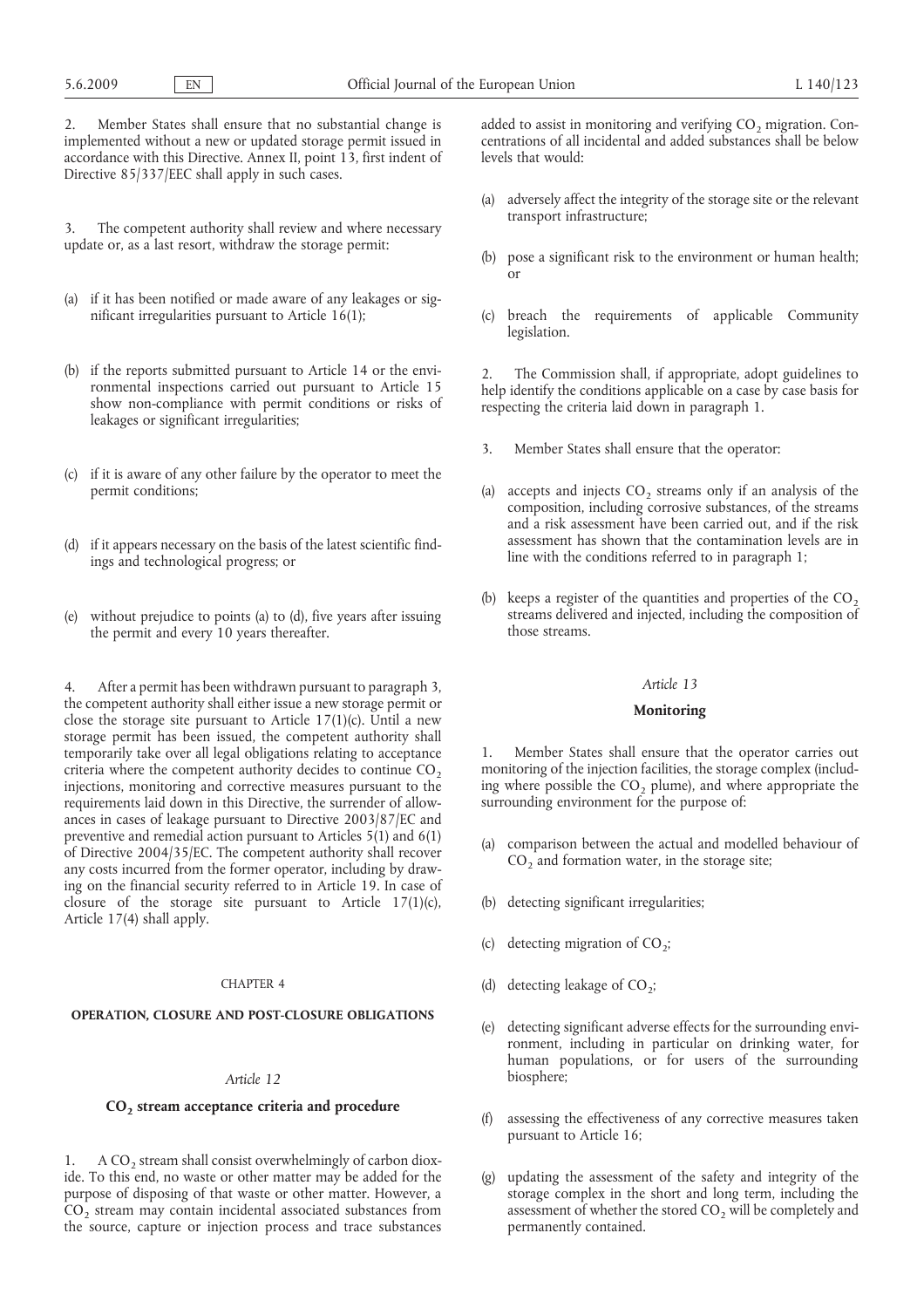2. The monitoring shall be based on a monitoring plan designed by the operator pursuant to the requirements laid down in Annex II, including details on the monitoring in accordance with the guidelines established pursuant to Article 14 and Article 23(2) of Directive 2003/87/EC, submitted to and approved by the competent authority pursuant to Article  $7(6)$  and Article 9(5) of this Directive. The plan shall be updated pursuant to the requirements laid down in Annex II and in any case every five years to take account of changes to the assessed risk of leakage, changes to the assessed risks to the environment and human health, new scientific knowledge, and improvements in best available technology. Updated plans shall be re-submitted for approval to the competent authority.

# *Article 14*

### **Reporting by the operator**

At a frequency to be determined by the competent authority, and in any event at least once a year, the operator shall submit to the competent authority:

- 1. all results of the monitoring pursuant to Article 13 in the reporting period, including information on the monitoring technology employed;
- 2. the quantities and properties of the  $CO<sub>2</sub>$  streams delivered and injected, including composition of those streams, in the reporting period, registered pursuant to Article 12(3)(b);
- 3. proof of the putting in place and maintenance of the financial security pursuant to Article 19 and Article 9(9);
- 4. any other information the competent authority considers relevant for the purposes of assessing compliance with storage permit conditions and increasing the knowledge of  $CO<sub>2</sub>$ behaviour in the storage site.

# *Article 15*

#### **Inspections**

1. Member States shall ensure that the competent authorities organise a system of routine and non-routine inspections of all storage complexes within the scope of this Directive for the purposes of checking and promoting compliance with the requirements of the Directive and of monitoring the effects on the environment and on human health.

2. Inspections should include activities such as visits of the surface installations, including the injection facilities, assessing the injection and monitoring operations carried out by the operator, and checking all relevant records kept by the operator.

3. Routine inspections shall be carried out at least once a year until three years after closure and every five years until transfer of responsibility to the competent authority has occurred. They shall examine the relevant injection and monitoring facilities as well as

the full range of relevant effects from the storage complex on the environment and on human health.

- 4. Non-routine inspections shall be carried out:
- (a) if the competent authority has been notified or made aware of leakages or significant irregularities pursuant to Article 16(1);
- (b) if the reports pursuant to Article 14 have shown insufficient compliance with the permit conditions;
- (c) to investigate serious complaints related to the environment or human health;
- (d) in other situations where the competent authority considers this appropriate.

5. Following each inspection, the competent authority shall prepare a report on the results of the inspection. The report shall evaluate compliance with the requirements of this Directive and indicate whether or not further action is necessary. The report shall be communicated to the operator concerned and shall be publicly available in accordance with relevant Community legislation within two months of the inspection.

# *Article 16*

### **Measures in case of leakages or significant irregularities**

1. Member States shall ensure that in the event of leakages or significant irregularities, the operator immediately notifies the competent authority, and takes the necessary corrective measures, including measures related to the protection of human health. In cases of leakages and significant irregularities which imply the risk of leakage, the operator shall also notify the competent authority pursuant to Directive 2003/87/EC.

2. The corrective measures referred to in paragraph 1 shall be taken as a minimum on the basis of a corrective measures plan submitted to and approved by the competent authority pursuant to Article 7(7) and Article 9(6).

3. The competent authority may at any time require the operator to take the necessary corrective measures, as well as measures related to the protection of human health. These may be additional to or different from those laid out in the corrective measures plan. The competent authority may also at any time take corrective measures itself.

4. If the operator fails to take the necessary corrective measures, the competent authority shall take the necessary corrective measures itself.

5. The competent authority shall recover the costs incurred in relation to the measures referred to in paragraphs 3 and 4 from the operator, including by drawing on the financial security pursuant to Article 19.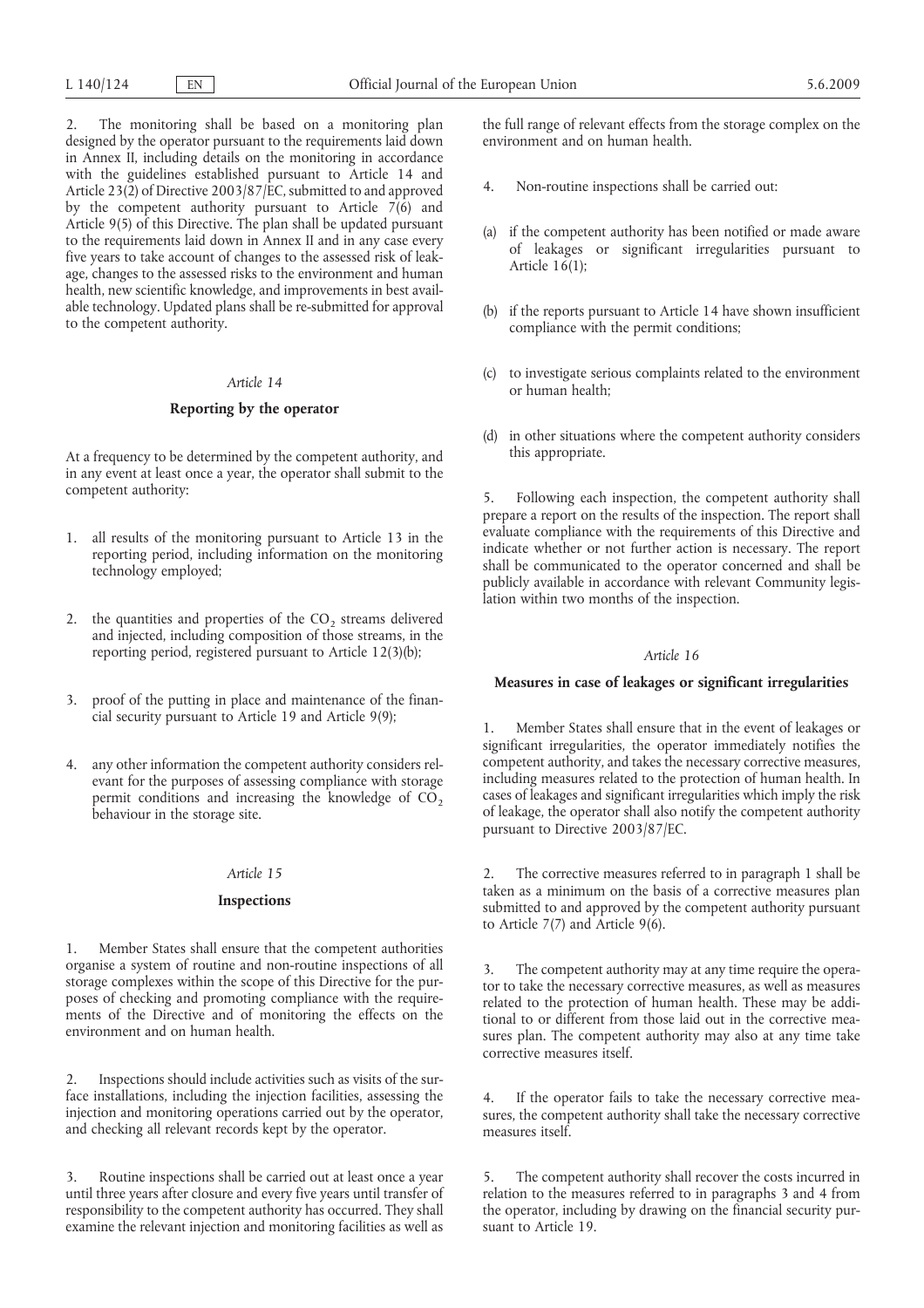## *Article 17*

### **Closure and post-closure obligations**

- 1. A storage site shall be closed:
- (a) if the relevant conditions stated in the permit have been met;
- (b) at the substantiated request of the operator, after authorisation of the competent authority; or
- (c) if the competent authority so decides after the withdrawal of a storage permit pursuant to Article 11(3).

2. After a storage site has been closed pursuant to points (a) or (b) of paragraph 1, the operator remains responsible for monitoring, reporting and corrective measures, pursuant to the requirements laid down in this Directive, and for all obligations relating to the surrender of allowances in case of leakages pursuant to Directive 2003/87/EC and preventive and remedial actions pursuant to Articles 5 to 8 of Directive 2004/35/EC until the responsibility for the storage site is transferred to the competent authority pursuant to Article 18(1) to (5) of this Directive. The operator shall also be responsible for sealing the storage site and removing the injection facilities.

3. The obligations referred to in paragraph 2 shall be fulfilled on the basis of a post-closure plan designed by the operator based on best practice and in accordance with the requirements laid down in Annex II. A provisional post-closure plan shall be submitted to and approved by the competent authority pursuant to Article 7(8) and Article 9(7). Prior to the closure of a storage site pursuant to points (a) or (b) of paragraph 1 of this Article, the provisional post-closure plan shall be:

- (a) updated as necessary, taking account of risk analysis, best practice and technological improvements;
- (b) submitted to the competent authority for its approval; and
- (c) approved by the competent authority as the definitive postclosure plan.

4. After a storage site has been closed pursuant to paragraph 1(c), the competent authority shall be responsible for monitoring and corrective measures pursuant to the requirements laid down in this Directive and for all obligations relating to the surrender of allowances in case of leakages pursuant to Directive 2003/87/EC and preventive and remedial action pursuant to Articles 5(1) and  $6(1)$  of Directive 2004/35/EC. The post-closure requirements pursuant to this Directive shall be fulfilled by the competent authority on the basis of the provisional post-closure plan referred to in paragraph 3 of this Article, which shall be updated as necessary.

The competent authority shall recover from the operator the costs incurred in relation to the measures referred to in paragraph 4, including by drawing on the financial security pursuant to Article 19.

#### *Article 18*

#### **Transfer of responsibility**

1. Where a storage site has been closed pursuant to points (a) or (b) of Article  $17(1)$ , all legal obligations relating to monitoring and corrective measures pursuant to the requirements laid down in this Directive, the surrender of allowances in the event of leakages pursuant to Directive 2003/87/EC and preventive and remedial action pursuant to Articles 5(1) and 6(1) of Directive 2004/35/EC, shall be transferred to the competent authority on its own initiative or upon request from the operator, if the following conditions are met:

- (a) all available evidence indicates that the stored  $CO<sub>2</sub>$  will be completely and permanently contained;
- (b) a minimum period, to be determined by the competent authority has elapsed. This minimum period shall be no shorter than 20 years, unless the competent authority is convinced that the criterion referred to in point (a) is complied with before the end of that period;
- (c) the financial obligations referred to in Article 20 have been fulfilled;
- (d) the site has been sealed and the injection facilities have been removed.

2. The operator shall prepare a report documenting that the condition referred to in paragraph 1(a) has been met and shall submit it to the competent authority for the latter to approve the transfer of responsibility. This report shall demonstrate, at least:

- (a) the conformity of the actual behaviour of the injected  $CO<sub>2</sub>$ with the modelled behaviour;
- (b) the absence of any detectable leakage;
- (c) that the storage site is evolving towards a situation of longterm stability.

The Commission may adopt guidelines on the assessment of the matters referred to in points (a), (b) and (c) of the first subparagraph, highlighting therein any implications for the technical criteria relevant to the determination of the minimum periods referred to in paragraph 1(b).

3. Where the competent authority is satisfied that the conditions referred to in points (a) and (b) of paragraph 1 are met, it shall prepare a draft decision of approval of the transfer of responsibility. The draft decision shall specify the method for determining that the conditions referred to in paragraph 1(d) have been met as well as any updated requirements for the sealing of the storage site and for the removal of injection facilities.

If the competent authority considers that the conditions referred to in points (a) and (b) of paragraph 1 are not met, it shall inform the operator of its reasons.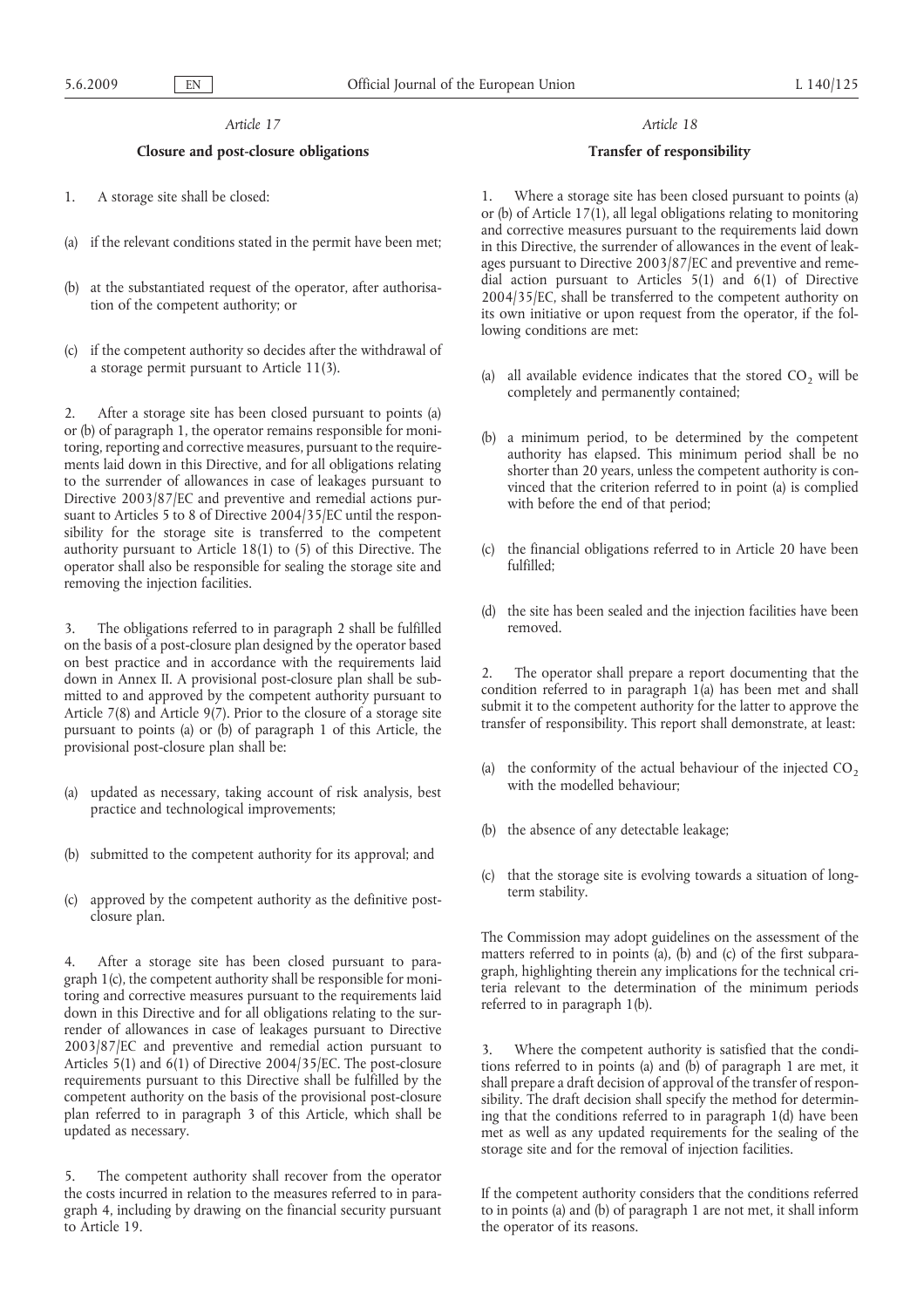4. Member States shall make the reports referred to in paragraph 2 available to the Commission within one month after receipt. They shall also make available other related material that shall be taken into account by the competent authority when it prepares a draft decision of approval on the transfer of responsibility. They shall inform the Commission of all draft decisions of approval prepared by the competent authority pursuant to paragraph 3, including any other material taken into consideration for arriving at its conclusion. Within four months after receipt of the draft decision of approval, the Commission may issue a nonbinding opinion on it. If the Commission decides not to issue an opinion, it shall inform the Member State within one month of submission of the draft decision of approval and state its reasons.

5. Where the competent authority is satisfied that the conditions referred to in points (a) to (d) of paragraph 1 are complied with, it shall adopt the final decision and notify that decision to the operator. The competent authority shall also notify the final decision to the Commission, and where it departs from the Commission opinion it shall state its reasons.

6. After the transfer of responsibility, routine inspections provided for in Article 15(3) shall cease and monitoring may be reduced to a level which allows for detection of leakages or significant irregularities. If any leakages or significant irregularities are detected, monitoring shall be intensified as required to assess the scale of the problem and the effectiveness of corrective measures.

7. In cases where there has been fault on the part of the operator, including cases of deficient data, concealment of relevant information, negligence, wilful deceit or a failure to exercise due diligence, the competent authority shall recover from the former operator the costs incurred after the transfer of responsibility has taken place. Without prejudice to Article 20, there shall be no further recovery of costs after the transfer of responsibility.

8. Where a storage site has been closed pursuant to Article 17(1)(c), transfer of responsibility shall be deemed to take place if and when all available evidence indicates that the stored  $CO<sub>2</sub>$  will be completely and permanently contained, and after the site has been sealed and the injection facilities have been removed.

#### *Article 19*

### **Financial security**

1. Member States shall ensure that proof that adequate provisions can be established, by way of financial security or any other equivalent, on the basis of arrangements to be decided by the Member States, is presented by the potential operator as part of the application for a storage permit. This is in order to ensure that all obligations arising under the permit issued pursuant to this Directive, including closure and post-closure requirements, as well as any obligations arising from inclusion of the storage site under Directive 2003/87/EC, can be met. This financial security shall be valid and effective before commencement of injection.

2. The financial security shall be periodically adjusted to take account of changes to the assessed risk of leakage and the estimated costs of all obligations arising under the permit issued pursuant to this Directive as well as any obligations arising from inclusion of the storage site under Directive 2003/87/EC.

The financial security or any other equivalent referred to in paragraph 1 shall remain valid and effective:

- (a) after a storage site has been closed pursuant to points (a) or (b) of Article 17(1), until the responsibility for the storage site is transferred to the competent authority pursuant to Article 18(1) to (5);
- (b) after the withdrawal of a storage permit pursuant to Article 11(3):
	- (i) until a new storage permit has been issued;
	- (ii) where the site is closed pursuant to Article  $17(1)(c)$ , until the transfer of responsibility pursuant to Article 18(8), provided the financial obligations referred to in Article 20 have been fulfilled.

### *Article 20*

# **Financial mechanism**

1. Member States shall ensure that the operator, on the basis of arrangements to be decided by the Member States, makes a financial contribution available to the competent authority before the transfer of responsibility pursuant to Article 18 has taken place. The contribution from the operator shall take into account those criteria referred to in Annex I and elements relating to the history of storing  $CO<sub>2</sub>$  relevant to determining the post-transfer obligations, and cover at least the anticipated cost of monitoring for a period of 30 years. This financial contribution may be used to cover the costs borne by the competent authority after the transfer of responsibility to ensure that the  $CO<sub>2</sub>$  is completely and permanently contained in geological storage sites after the transfer of responsibility.

The Commission may adopt guidelines for the estimation of the costs referred to in paragraph 1 to be developed in consultation with Member States with a view to ensuring transparency and predictability for operators.

### CHAPTER 5

#### **THIRD-PARTY ACCESS**

# *Article 21*

# **Access to transport network and storage sites**

1. Member States shall take the necessary measures to ensure that potential users are able to obtain access to transport networks and to storage sites for the purposes of geological storage of the produced and captured  $CO<sub>2</sub>$ , in accordance with paragraphs 2, 3 and 4.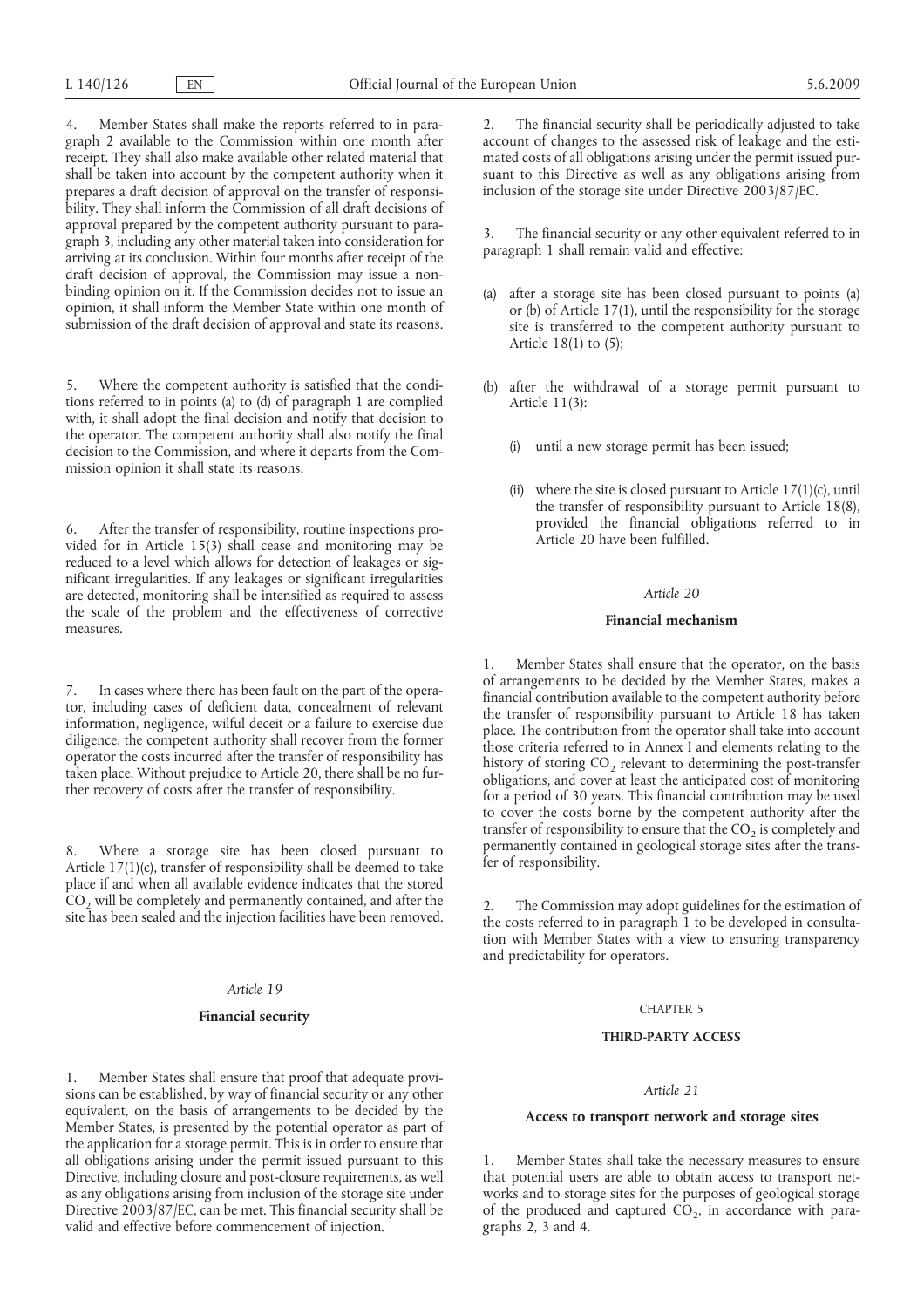2. The access referred to in paragraph 1 shall be provided in a transparent and non-discriminatory manner determined by the Member State. The Member State shall apply the objectives of fair and open access, taking into account:

- (a) the storage capacity which is or can reasonably be made available within the areas determined under Article 4, and the transport capacity which is or can reasonably be made available;
- (b) the proportion of its  $CO<sub>2</sub>$  reduction obligations pursuant to international legal instruments and to Community legislation that it intends to meet through capture and geological storage of  $CO_2$ ;
- (c) the need to refuse access where there is an incompatibility of technical specifications which cannot be reasonably overcome;
- (d) the need to respect the duly substantiated reasonable needs of the owner or operator of the storage site or of the transport network and the interests of all other users of the storage or the network or relevant processing or handling facilities who may be affected.

3. Transport network operators and operators of storage sites may refuse access on the grounds of lack of capacity. Duly substantiated reasons shall be given for any refusal.

4. Member States shall take the measures necessary to ensure that the operator refusing access on the grounds of lack of capacity or a lack of connection makes any necessary enhancements as far as it is economic to do so or when a potential customer is willing to pay for them, provided this would not negatively impact on the environmental security of transport and geological storage of  $CO<sub>2</sub>$ .

### *Article 22*

# **Dispute settlement**

1. Member States shall ensure that they have in place dispute settlement arrangements, including an authority independent of the parties with access to all relevant information, to enable disputes relating to access to transport networks and to storage sites to be settled expeditiously, taking into account the criteria referred to in Article 21(2) and the number of parties which may be involved in negotiating such access.

2. In the event of cross-border disputes, the dispute settlement arrangements of the Member State having jurisdiction over the transport network or the storage site to which access has been refused shall be applied. Where, in cross-border disputes, more than one Member State covers the transport network or storage site concerned, the Member States concerned shall consult with a view to ensuring that this Directive is applied consistently.

# CHAPTER 6

### **GENERAL PROVISIONS**

### *Article 23*

# **Competent authority**

Member States shall establish or designate the competent authority or authorities responsible for fulfilling the duties established under this Directive. Where more than one competent authority is designated, Member States shall establish arrangements for the coordination of the work of those authorities undertaken pursuant to this Directive.

# *Article 24*

### **Transboundary cooperation**

In cases of transboundary transport of  $CO<sub>2</sub>$ , transboundary storage sites or transboundary storage complexes, the competent authorities of the Member States concerned shall jointly meet the requirements of this Directive and of other relevant Community legislation.

#### *Article 25*

# **Registers**

- 1. The competent authority shall establish and maintain:
- (a) a register of the storage permits granted; and
- (b) a permanent register of all closed storage sites and surrounding storage complexes, including maps and sections of their spatial extent and available information relevant for assessing that the stored  $CO<sub>2</sub>$  will be completely and permanently contained.

2. The registers referred to in paragraph 1 shall be taken into consideration by the competent national authorities in relevant planning procedures and when permitting any activity that could affect or be affected by the geological storage of  $CO<sub>2</sub>$  in the registered storage sites.

# *Article 26*

### **Information to the public**

Member States shall make available to the public environmental information relating to the geological storage of  $CO<sub>2</sub>$  in accordance with the applicable Community legislation.

# *Article 27*

### **Reporting by Member States**

1. Every three years the Member States shall submit to the Commission a report on the implementation of this Directive, including the register referred to in Article 25(1)(b). The first report shall be sent to the Commission by 30 June 2011. The report shall be drawn up on the basis of a questionnaire or outline drafted by the Commission in accordance with the procedure referred to in Article 6 of Directive 91/692/EEC. The questionnaire or outline shall be sent to Member States at least six months before the deadline for the submission of the report.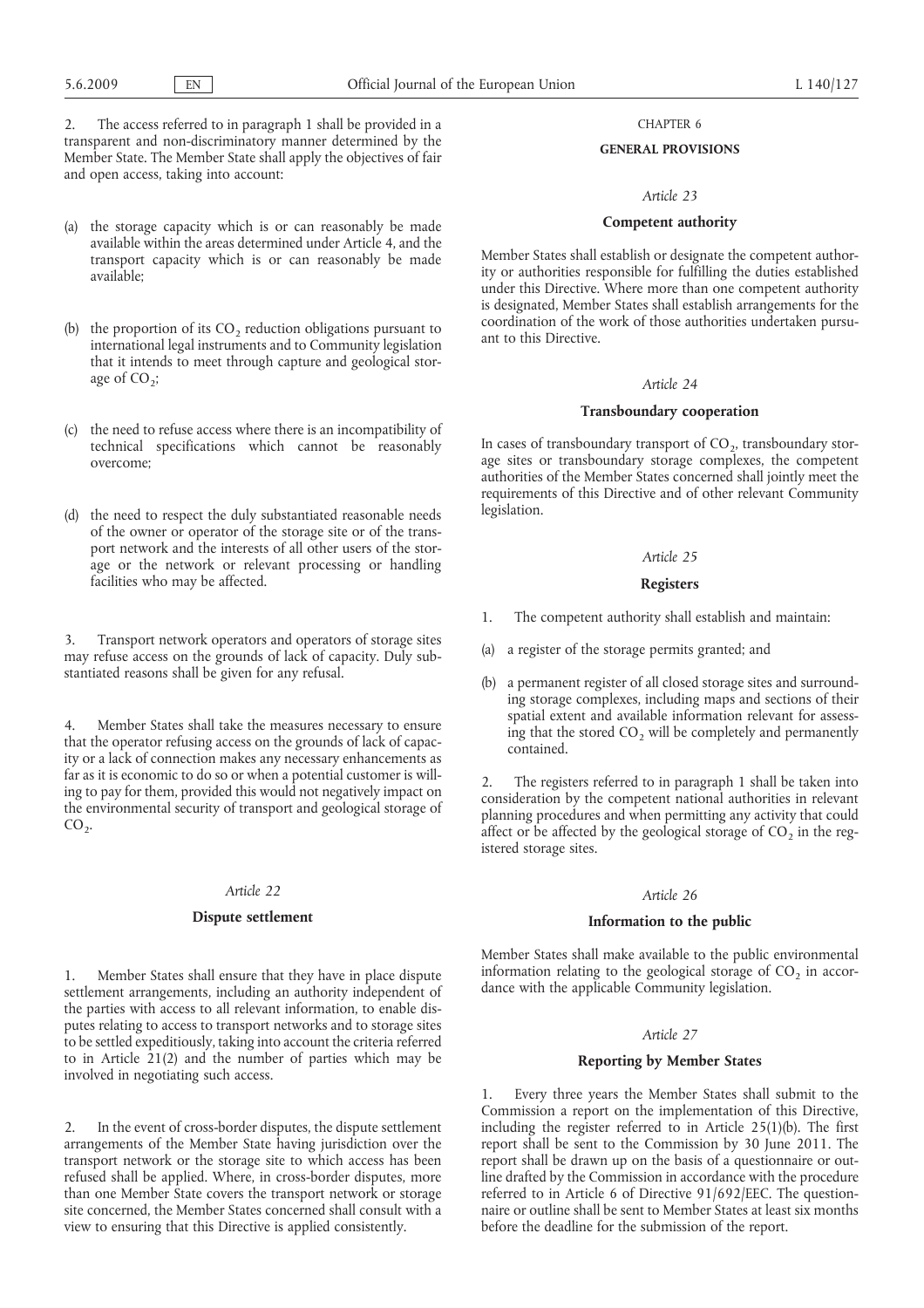2. The Commission shall organise an exchange of information between the competent authorities of the Member States concerning the implementation of this Directive.

### *Article 28*

# **Penalties**

The Member States shall lay down the rules on penalties applicable to infringements of the national provisions adopted pursuant to this Directive and shall take all measures necessary to ensure that they are implemented. The penalties provided for must be effective, proportionate and dissuasive. The Member States shall notify those provisions to the Commission by 25 June 2011 and shall notify it without delay of any subsequent amendment affecting them.

## *Article 29*

# **Amendments of Annexes**

Measures may be adopted to amend the Annexes. Those measures, designed to amend non-essential elements of this Directive, shall be adopted in accordance with the regulatory procedure with scrutiny referred to in Article 30(2).

# *Article 30*

## **Committee procedure**

1. The Commission shall be assisted by the Climate Change Committee.

2. Where reference is made to this paragraph, Article 5a(1) to (4) and Article 7 of Decision 1999/468/EC shall apply, having regard to the provisions of Article 8 thereof.

# CHAPTER 7

# **AMENDMENTS**

### *Article 31*

# **Amendment of Directive 85/337/EEC**

Directive 85/337/EEC is hereby amended as follows:

- 1. Annex I shall be amended as follows:
	- (a) point 16 shall be replaced by the following:
		- '16. Pipelines with a diameter of more than 800 mm and a length of more than 40 km:
			- for the transport of gas, oil, chemicals, and,
			- for the transport of carbon dioxide  $(CO<sub>2</sub>)$ streams for the purposes of geological storage, including associated booster stations.';
	- (b) the following points shall be added:
		- dioxide (\*). '23. Storage sites pursuant to Directive 2009/31/EC of the European Parliament and of the Council of 23 April 2009 on the geological storage of carbon
- 24. Installations for the capture of  $CO<sub>2</sub>$  streams for the purposes of geological storage pursuant to Directive 2009/31/EC from installations covered by this Annex, or where the total yearly capture of  $CO<sub>2</sub>$  is 1,5 megatonnes or more.
- ( \* ) OJ L 140, 5.6.2009, p. 114.';
- 2. Annex II shall be amended as follows:
	- (a) the following point shall be added to point 3:
		- '(j) Installations for the capture of  $CO<sub>2</sub>$  streams for the purposes of geological storage pursuant to Directive 2009/31/EC from installations not covered by Annex I to this Directive.';
	- (b) point (i) of point 10 shall be replaced by the following:
		- '(i) Oil and gas pipeline installations and pipelines for the transport of  $CO<sub>2</sub>$  streams for the purposes of geological storage (projects not included in Annex I).'

# *Article 32*

# **Amendment of Directive 2000/60/EC**

In Article 11(3)(j) of Directive 2000/60/EC, the following indent shall be inserted after the third indent:

2009 on the geological storage of carbon dioxide (\*) or '— injection of carbon dioxide streams for storage purposes into geological formations which for natural reasons are permanently unsuitable for other purposes, provided that such injection is made in accordance with Directive 2009/31/EC of the European Parliament and of the Council of 23 April excluded from the scope of that Directive pursuant to its Article 2(2);

( \* ) OJ L 140, 5.6.2009, p. 114.'

# *Article 33*

### **Amendment of Directive 2001/80/EC**

In Directive 2001/80/EC, the following Article shall be inserted:

*'Article 9a*

storage of carbon dioxide (\*), have assessed whether the follow-1. Member States shall ensure that operators of all combustion plants with a rated electrical output of 300 megawatts or more for which the original construction licence or, in the absence of such a procedure, the original operating licence is granted after the entry into force of Directive 2009/31/EC of the European Parliament and of the Council of 23 April 2009 on the geological ing conditions are met:

— suitable storage sites are available,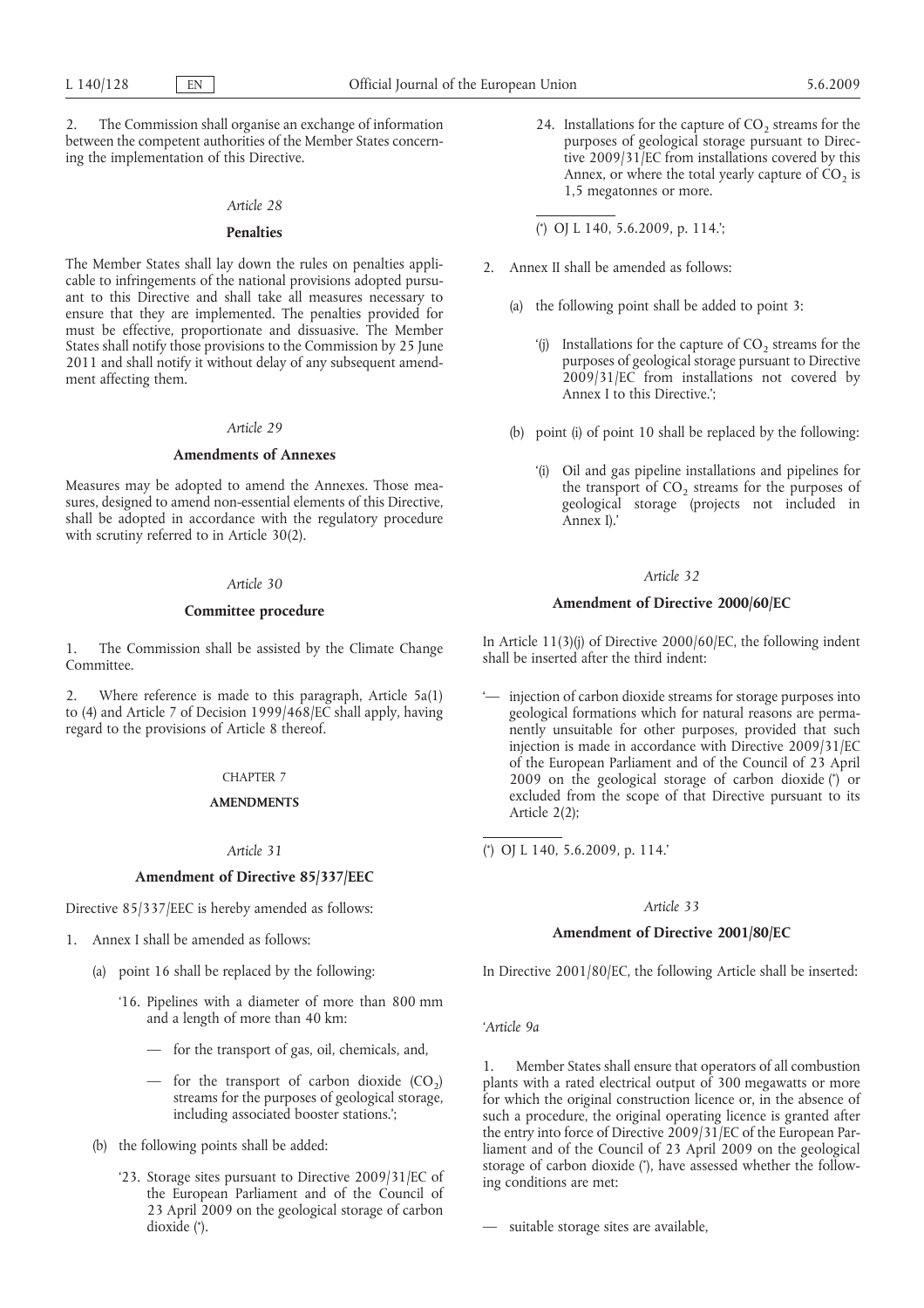- transport facilities are technically and economically feasible,
- it is technically and economically feasible to retrofit for  $CO<sub>2</sub>$ capture.

2. If the conditions in paragraph 1 are met, the competent authority shall ensure that suitable space on the installation site for the equipment necessary to capture and compress  $CO<sub>2</sub>$  is set aside. The competent authority shall determine whether the conditions are met on the basis of the assessment referred to in paragraph 1 and other available information, particularly concerning the protection of the environment and human health.

( \* ) OJ L 140, 5.6.2009, p. 114.'

## *Article 34*

# **Amendment of Directive 2004/35/EC**

In Annex III to Directive 2004/35/EC, the following paragraph shall be added:

- dioxide (\*); '14. The operation of storage sites pursuant to Directive 2009/31/EC of the European Parliament and of the Council of 23 April 2009 on the geological storage of carbon
- ( \* ) OJ L 140, 5.6.2009, p. 114.'

# *Article 35*

# **Amendment of Directive 2006/12/EC**

Article 2(1)(a) of Directive 2006/12/EC shall be replaced by the following:

bon dioxide (\*) or excluded from the scope of that Directive '(a) gaseous effluents emitted into the atmosphere and carbon dioxide captured and transported for the purposes of geological storage and geologically stored in accordance with Directive 2009/31/EC of the European Parliament and of the Council of 23 April 2009 on the geological storage of carpursuant to its Article 2(2);

( \* ) OJ L 140, 5.6.2009, p. 114.'

# *Article 36*

### **Amendment of Regulation (EC) No 1013/2006**

In Article 1(3) of Regulation (EC) No 1013/2006, the following point shall be added:

- cal storage of carbon dioxide (\*); '(h) shipments of  $CO<sub>2</sub>$  for the purposes of geological storage in accordance with Directive 2009/31/EC of the European Parliament and of the Council of 23 April 2009 on the geologi-
- ( \* ) OJ L 140, 5.6.2009, p. 114.'

## *Article 37*

# **Amendment of Directive 2008/1/EC**

In Annex I to Directive 2008/1/EC, the following point shall be added:

carbon dioxide (\*). '6.9. Capture of  $CO<sub>2</sub>$  streams from installations covered by this Directive for the purposes of geological storage pursuant to Directive 2009/31/EC of the European Parliament and of the Council of 23 April 2009 on the geological storage of

( \* ) OJ L 140, 5.6.2009, p. 114.'

# CHAPTER 8

# **FINAL PROVISIONS**

# *Article 38*

# **Review**

The Commission shall transmit to the European Parliament and to the Council a report on the implementation of this Directive within nine months of receiving the reports referred to in Article 27.

2. In the report transmitted by 31 March 2015, the Commission shall assess in particular, on the basis of experience with the implementation of this Directive, in light of the experience with CCS and taking into account technical progress and the most recent scientific knowledge:

- whether permanent containment of  $CO<sub>2</sub>$  in such a way as to prevent and reduce as far as possible negative effects on the environment and any resulting risk to human health and the environmental and human safety of CCS has been sufficiently demonstrated,
- whether the procedures regarding the Commission's reviews of the draft storage permits, referred to in Article 10, and the draft decisions on transfer of responsibility, referred to in Article 18, are still required,
- experience with the provisions on  $CO<sub>2</sub>$  stream acceptance criteria and procedure referred to in Article 12,
- experience with the provisions on third-party access referred to in Articles 21 and 22 and with the provisions on transboundary cooperation pursuant to Article 24,
- the provisions applicable to combustion plants with a rated electrical output of 300 megawatts or more referred to in Article 9a of Directive 2001/80/EC,
- prospects for geological storage of  $CO<sub>2</sub>$  in third countries,
- further development and updating of the criteria referred to in Annex I and Annex II,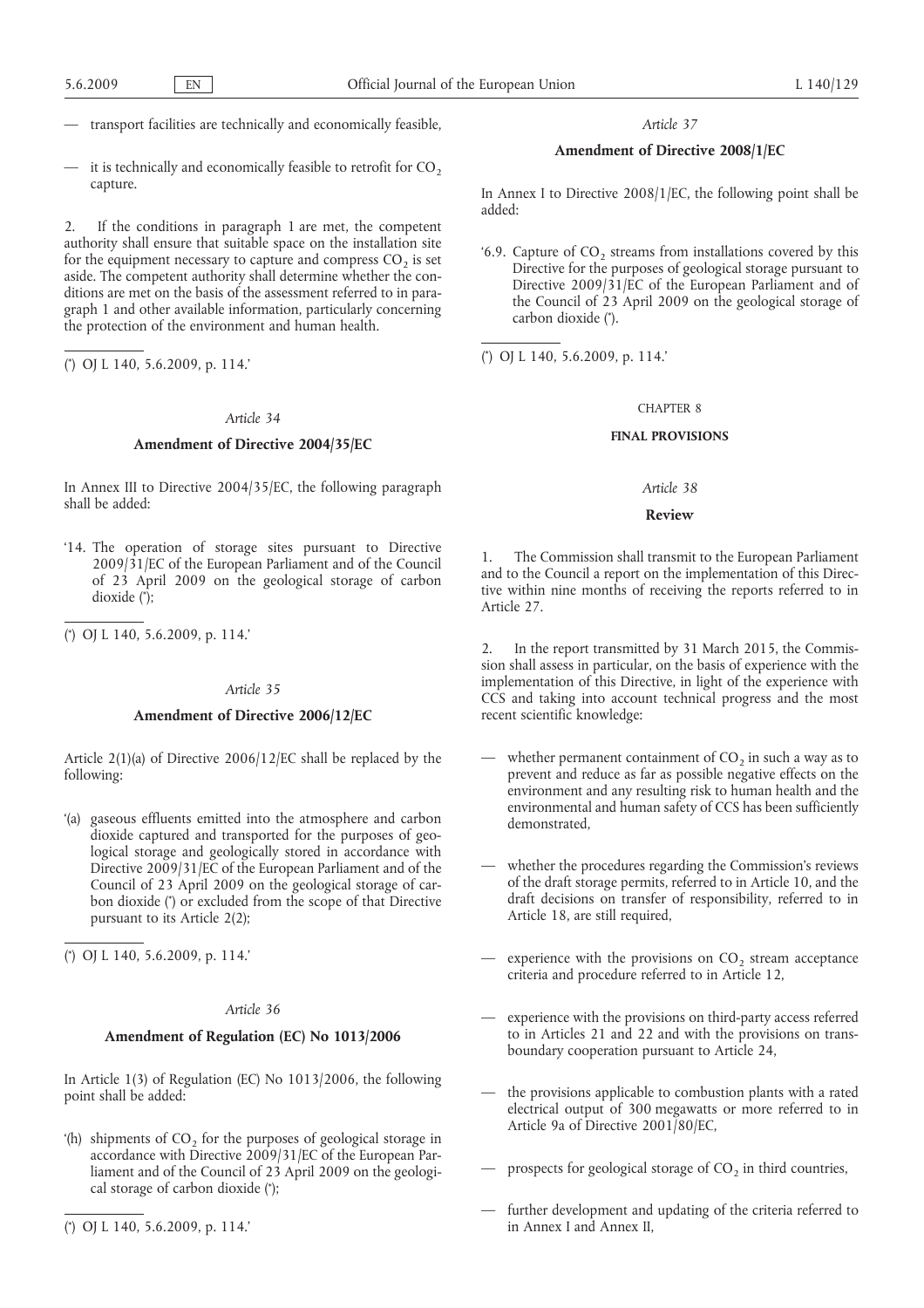- experience with incentives for applying CCS on installations combusting biomass,
- the need for further regulation on environmental risks related to  $CO<sub>2</sub>$  transport,

and shall present a proposal for revision of the Directive if appropriate.

3. Where permanent containment of  $CO<sub>2</sub>$  in such way as to prevent and, where this is not possible, eliminate as far as possible negative effects and any risk to the environment and human health, and the environmental and human safety of CCS have been sufficiently demonstrated, as well as its economic feasibility, the review shall examine whether it is needed and practicable to establish a mandatory requirement for emission performance standards for new electricity-generating large combustion installations pursuant to Article 9a of Directive 2001/80/EC.

#### *Article 39*

#### **Transposition and transitional measures**

1. Member States shall bring into force the laws, regulations and administrative provisions necessary to comply with this Directive by 25 June 2011. They shall forthwith communicate to the Commission the text of those measures.

When Member States adopt these measures, they shall contain a reference to this Directive or shall be accompanied by such reference on the occasion of their official publication. The methods of making such reference shall be laid down by Member States.

2. Member States shall communicate to the Commission the text of the main provisions of national law which they adopt in the field covered by this Directive.

3. Member States shall ensure that the following storage sites falling within the scope of this Directive are operated in accordance with the requirements of this Directive by 25 June 2012:

- (a) storage sites used in accordance with existing legislation on 25 June 2009;
- (b) storage sites authorised in accordance with such legislation before or on 25 June 2009, provided that the sites are used not later than one year after that date.

Articles 4 and 5, Article 7(3), Article 8(2) and Article 10 shall not apply in these cases.

### *Article 40*

### **Entry into force**

This Directive shall enter into force on the 20th day following its publication in the *Official Journal of the European Union*.

## *Article 41*

## **Addressees**

This Directive is addressed to the Member States.

Done at Strasbourg, 23 April 2009.

*For the European Parliament The President* H.-G. PÖTTERING

*For the Council The President* P. NEČAS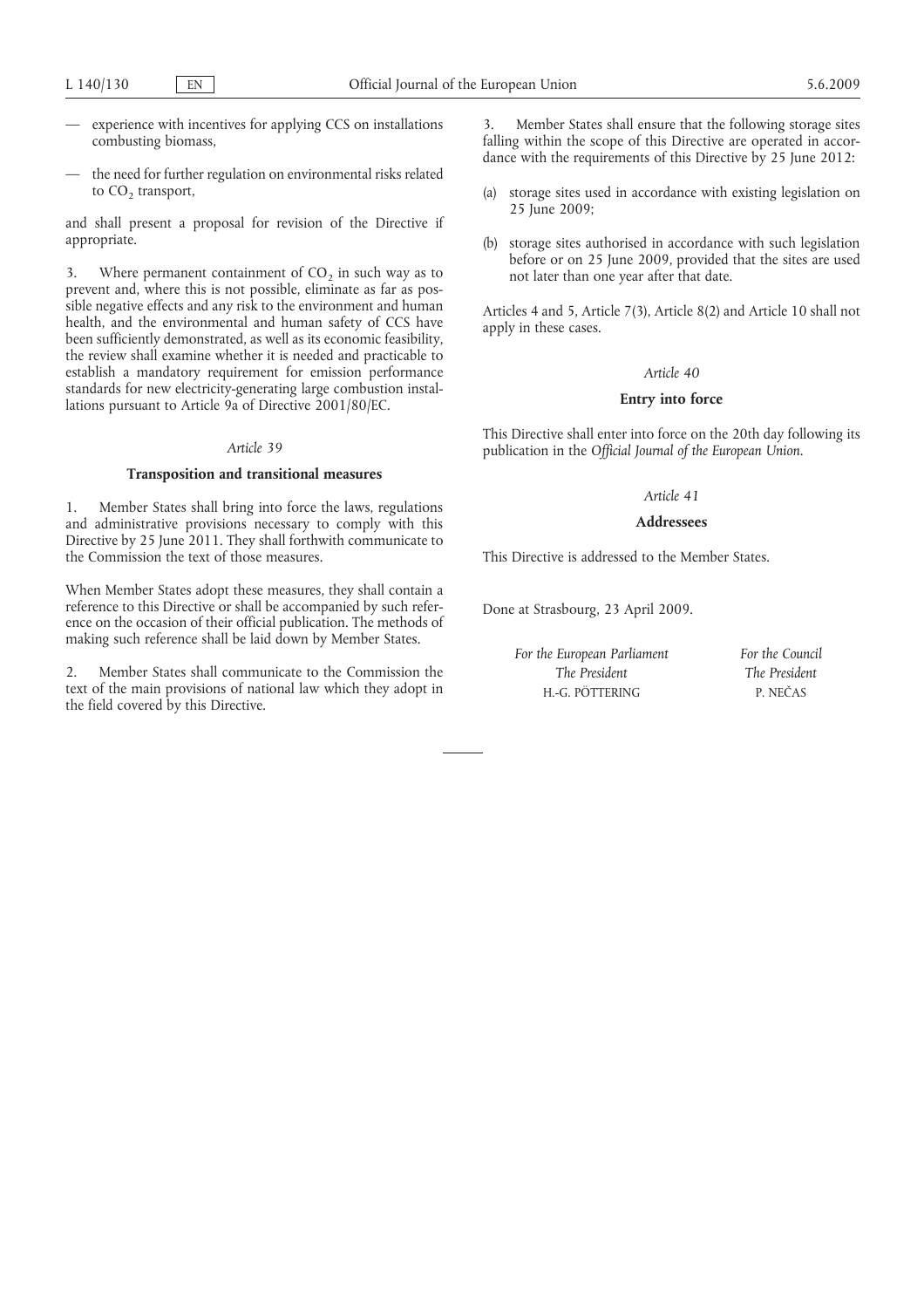## *ANNEX I*

### **CRITERIA FOR THE CHARACTERISATION AND ASSESSMENT OF THE POTENTIAL STORAGE COMPLEX AND SURROUNDING AREA REFERRED TO IN ARTICLE 4(3)**

The characterisation and assessment of the potential storage complex and surrounding area referred to in Article 4(3) shall be carried out in three steps according to best practices at the time of the assessment and to the following criteria. Derogations from one or more of these criteria may be permitted by the competent authority provided the operator has demonstrated that the capacity of the characterisation and assessment to enable the determinations pursuant to Article 4 is not affected.

### *Step 1:* **Data collection**

Sufficient data shall be accumulated to construct a volumetric and three-dimensional static (3-D)-earth model for the storage site and storage complex, including the caprock, and the surrounding area, including the hydraulically connected areas. This data shall cover at least the following intrinsic characteristics of the storage complex:

- (a) geology and geophysics;
- (b) hydrogeology (in particular existence of ground water intended for consumption);
- (c) reservoir engineering (including volumetric calculations of pore volume for  $CO<sub>2</sub>$  injection and ultimate storage capacity);
- (d) geochemistry (dissolution rates, mineralisation rates);
- (e) geomechanics (permeability, fracture pressure);
- (f) seismicity;
- (g) presence and condition of natural and man-made pathways, including wells and boreholes which could provide leakage pathways.

The following characteristics of the complex vicinity shall be documented:

- (h) domains surrounding the storage complex that may be affected by the storage of  $CO<sub>2</sub>$  in the storage site;
- (i) population distribution in the region overlying the storage site;
- 79/409/EEC of 2 April 1979 on the conservation of wild birds (1) and Council Directive 92/43/EEC of 21 May 1992 on the conservation of natural habitats and of wild fauna and flora (2), potable groundwater and hydrocarbons); (j) proximity to valuable natural resources (including in particular Natura 2000 areas pursuant to Council Directive
- (k) activities around the storage complex and possible interactions with these activities (for example, exploration, production and storage of hydrocarbons, geothermal use of aquifers and use of underground water reserves);
- (l) proximity to the potential  $CO<sub>2</sub>$  source(s) (including estimates of the total potential mass of  $CO<sub>2</sub>$  economically available for storage) and adequate transport networks.

### *Step 2:* **Building the three-dimensional static geological earth model**

Using the data collected in Step 1, a three-dimensional static geological earth model, or a set of such models, of the candidate storage complex, including the caprock and the hydraulically connected areas and fluids shall be built using computer reservoir simulators. The static geological earth model(s) shall characterise the complex in terms of:

- (a) geological structure of the physical trap;
- (b) geomechanical, geochemical and flow properties of the reservoir overburden (caprock, seals, porous and permeable horizons) and surrounding formations;

<sup>(</sup> 1) [OJ L 103, 25.4.1979, p. 1.](http://eur-lex.europa.eu/Result.do?aaaa=1979&mm=04&jj=25&type=L&nnn=103&pppp=0001&RechType=RECH_reference_pub&Submit=Search)

<sup>(</sup> 2) [OJ L 206, 22.7.1992, p. 7.](http://eur-lex.europa.eu/Result.do?aaaa=1992&mm=07&jj=22&type=L&nnn=206&pppp=0007&RechType=RECH_reference_pub&Submit=Search)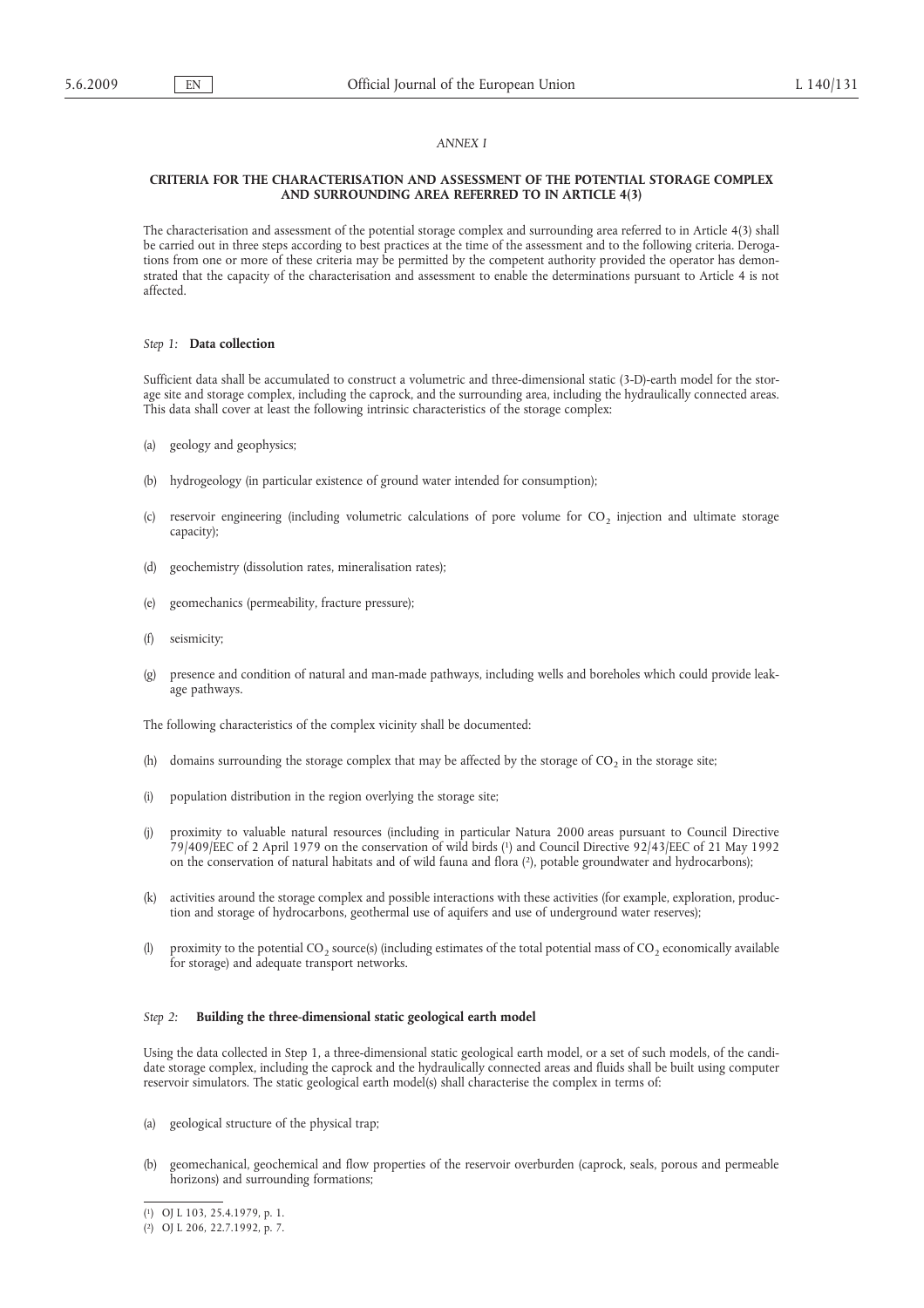- (c) fracture system characterisation and presence of any human-made pathways;
- (d) areal and vertical extent of the storage complex;
- (e) pore space volume (including porosity distribution);
- (f) baseline fluid distribution;
- (g) any other relevant characteristics.

The uncertainty associated with each of the parameters used to build the model shall be assessed by developing a range of scenarios for each parameter and calculating the appropriate confidence limits. Any uncertainty associated with the model itself shall also be assessed.

### *Step 3:* **Characterisation of the storage dynamic behaviour, sensitivity characterisation, risk assessment**

The characterisations and assessment shall be based on dynamic modelling, comprising a variety of time-step simulations of  $CO<sub>2</sub>$  injection into the storage site using the three-dimensional static geological earth model(s) in the computerised storage complex simulator constructed under Step 2.

- *Step 3.1: Characterisation of the storage dynamic behaviour*
- At least the following factors shall be considered:
- (a) possible injection rates and  $CO<sub>2</sub>$  stream properties;
- (b) the efficacy of coupled process modelling (that is, the way various single effects in the simulator(s) interact);
- (c) reactive processes (that is, the way reactions of the injected  $CO<sub>2</sub>$  with in situ minerals feedback in the model);
- (d) the reservoir simulator used (multiple simulations may be required in order to validate certain findings);
- (e) short and long-term simulations (to establish  $CO<sub>2</sub>$  fate and behaviour over decades and millennia, including the rate of dissolution of  $CO<sub>2</sub>$  in water).
- The dynamic modelling shall provide insight into:
- (f) pressure and temperature of the storage formation as a function of injection rate and accumulative injection amount over time;
- (g) areal and vertical extent of  $CO<sub>2</sub>$  vs time;
- (h) the nature of  $CO<sub>2</sub>$  flow in the reservoir, including phase behaviour;
- (i)  $CO_2$  trapping mechanisms and rates (including spill points and lateral and vertical seals);
- (j) secondary containment systems in the overall storage complex;
- (k) storage capacity and pressure gradients in the storage site;
- (l) the risk of fracturing the storage formation(s) and caprock;
- (m) the risk of  $CO<sub>2</sub>$  entry into the caprock;
- (n) the risk of leakage from the storage site (for example, through abandoned or inadequately sealed wells);
- (o) the rate of migration (in open-ended reservoirs);
- (p) fracture sealing rates;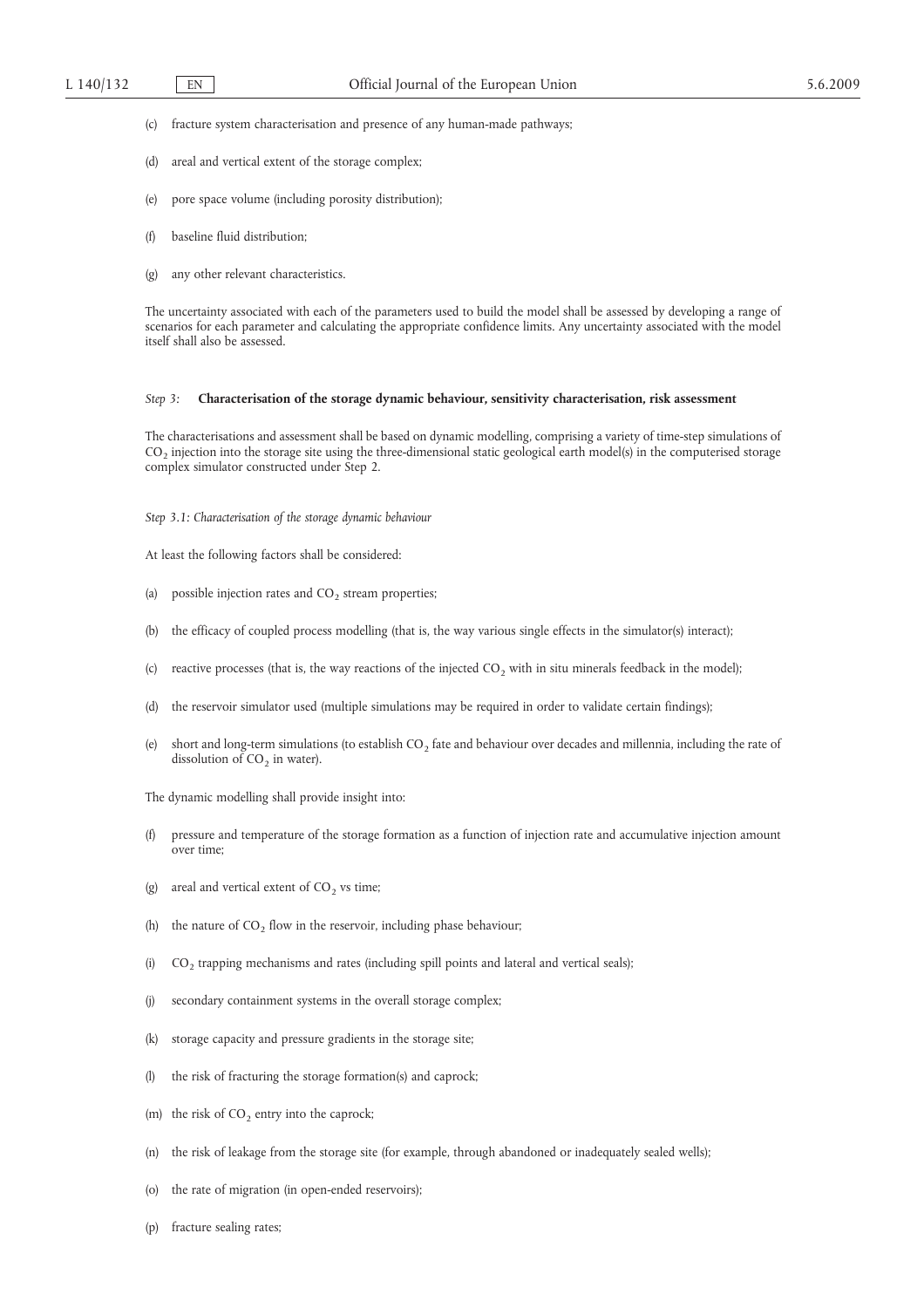- (q) changes in formation(s) fluid chemistry and subsequent reactions (for example, pH change, mineral formation) and inclusion of reactive modelling to assess affects;
- (r) displacement of formation fluids;
- (s) increased seismicity and elevation at surface level.
- *Step 3.2: Sensitivity characterisation*

Multiple simulations shall be undertaken to identify the sensitivity of the assessment to assumptions made about particular parameters. The simulations shall be based on altering parameters in the static geological earth model(s), and changing rate functions and assumptions in the dynamic modelling exercise. Any significant sensitivity shall be taken into account in the risk assessment.

*Step 3.3: Risk assessment*

The risk assessment shall comprise, inter alia, the following:

## 3.3.1. Hazard characterisation

Hazard characterisation shall be undertaken by characterising the potential for leakage from the storage complex, as established through dynamic modelling and security characterisation described above. This shall include consideration of, inter alia:

- (a) potential leakage pathways;
- (b) potential magnitude of leakage events for identified leakage pathways (flux rates);
- (c) critical parameters affecting potential leakage (for example maximum reservoir pressure, maximum injection rate, temperature, sensitivity to various assumptions in the static geological Earth model(s));
- (d) secondary effects of storage of CO2, including displaced formation fluids and new substances created by the storing of  $CO<sub>2</sub>$ ;
- (e) any other factors which could pose a hazard to human health or the environment (for example physical structures associated with the project).

The hazard characterisation shall cover the full range of potential operating conditions to test the security of the storage complex.

3.3.2. Exposure assessment  $-$  based on the characteristics of the environment and the distribution and activities of the human population above the storage complex, and the potential behaviour and fate of leaking  $CO<sub>2</sub>$  from potential pathways identified under Step 3 . 3 . 1 .

3.3.3. Effects assessment — based on the sensitivity of particular species, communities or habitats linked to potential leakage events identified under Step 3.3.1. Where relevant it shall include effects of exposure to elevated  $CO_2$  concentrations in the biosphere (including soils, marine sediments and benthic waters (asphyxiation; hypercapnia) and reduced pH in those environments as a consequence of leaking  $CO<sub>2</sub>$ ). It shall also include an assessment of the effects of other substances that may be present in leaking  $CO<sub>2</sub>$  streams (either impurities present in the injection stream or new substances formed through storage of  $CO<sub>2</sub>$ ). These effects shall be considered at a range of temporal and spatial scales, and linked to a range of different magnitudes of leakage events.

3.3.4. Risk characterisation — this shall comprise an assessment of the safety and integrity of the site in the short and long term, including an assessment of the risk of leakage under the proposed conditions of use, and of the worst-case environment and health impacts. The risk characterisation shall be conducted based on the hazard, exposure and effects assessment. It shall include an assessment of the sources of uncertainty identified during the steps of characterisation and assessment of storage site and when feasible, a description of the possibilities to reduce uncertainty.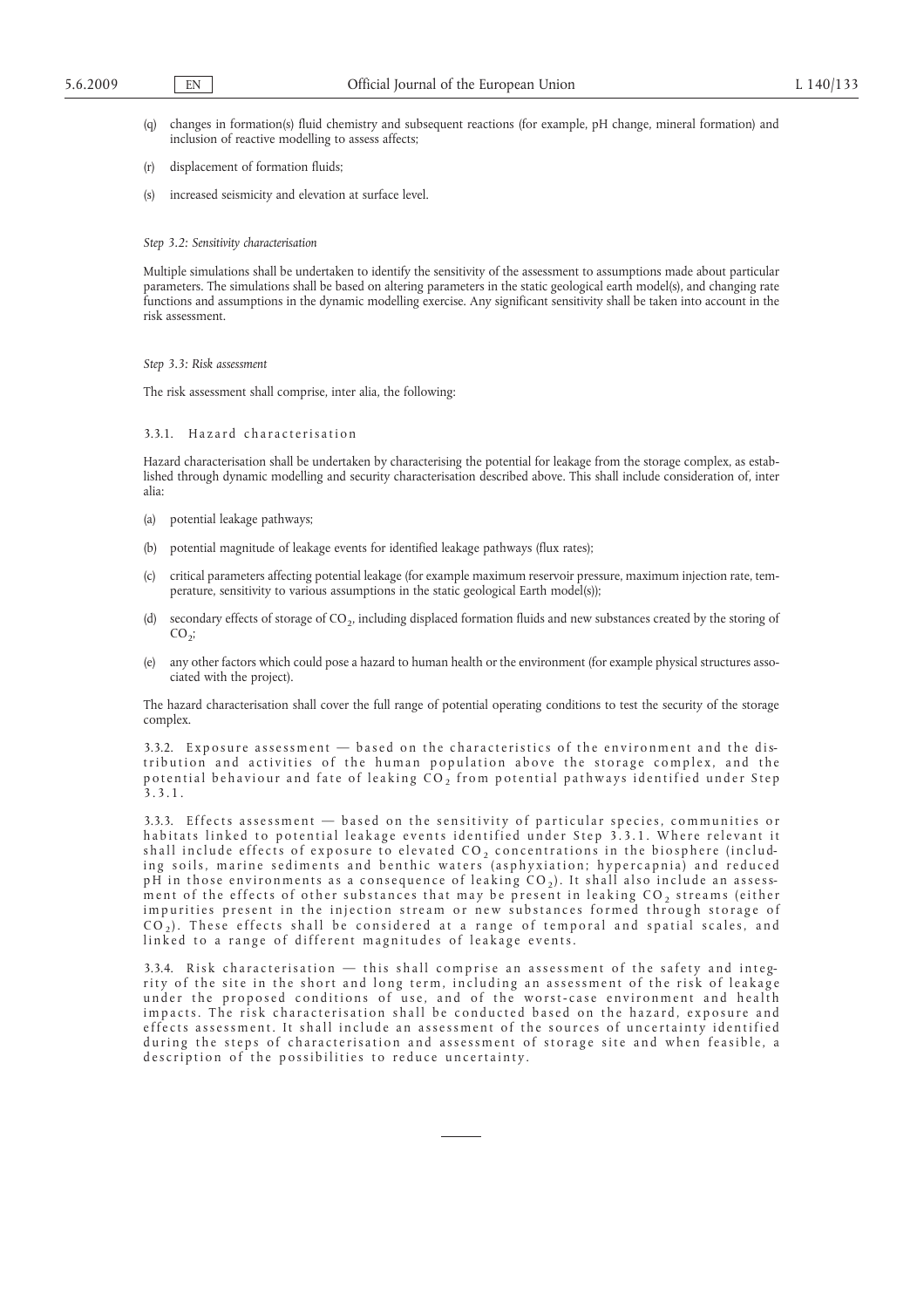## *ANNEX II*

### **CRITERIA FOR ESTABLISHING AND UPDATING THE MONITORING PLAN REFERRED TO IN ARTICLE 13(2) AND FOR POST-CLOSURE MONITORING**

#### 1. **Establishing and updating the monitoring plan**

The monitoring plan referred to in Article 13(2) shall be established according to the risk assessment analysis carried out in Step 3 of Annex I, and updated with the purpose of meeting the monitoring requirements laid out in Article 13(1) according to the following criteria:

1.1. Establishing the plan

The monitoring plan shall provide details of the monitoring to be deployed at the main stages of the project, including baseline, operational and post-closure monitoring. The following shall be specified for each phase:

- (a) parameters monitored;
- (b) monitoring technology employed and justification for technology choice;
- (c) monitoring locations and spatial sampling rationale;
- (d) frequency of application and temporal sampling rationale.

The parameters to be monitored are identified so as to fulfil the purposes of monitoring. However, the plan shall in any case include continuous or intermittent monitoring of the following items:

- (e) fugitive emissions of  $CO<sub>2</sub>$  at the injection facility;
- (f)  $CO<sub>2</sub>$  volumetric flow at injection wellheads;
- (g)  $CO<sub>2</sub>$  pressure and temperature at injection wellheads (to determine mass flow);
- (h) chemical analysis of the injected material;
- (i) reservoir temperature and pressure (to determine  $CO<sub>2</sub>$  phase behaviour and state).

The choice of monitoring technology shall be based on best practice available at the time of design. The following options shall be considered and used as appropriate:

- (j) technologies that can detect the presence, location and migration paths of  $CO<sub>2</sub>$  in the subsurface and at surface;
- (k) technologies that provide information about pressure-volume behaviour and areal/vertical distribution of  $CO<sub>2</sub>$ plume to refine numerical 3-D simulation to the 3-D-geological models of the storage formation established pursuant to Article 4 and Annex I;
- (l) technologies that can provide a wide areal spread in order to capture information on any previously undetected potential leakage pathways across the areal dimensions of the complete storage complex and beyond, in the event of significant irregularities or migration of  $CO<sub>2</sub>$  out of the storage complex.
- 1.2. Updating the plan

The data collected from the monitoring shall be collated and interpreted. The observed results shall be compared with the behaviour predicted in dynamic simulation of the 3-D-pressure-volume and saturation behaviour undertaken in the context of the security characterisation pursuant to Article 4 and Annex I Step 3.

Where there is a significant deviation between the observed and the predicted behaviour, the 3-D model shall be recalibrated to reflect the observed behaviour. The recalibration shall be based on the data observations from the monitoring plan, and where necessary to provide confidence in the recalibration assumptions, additional data shall be obtained.